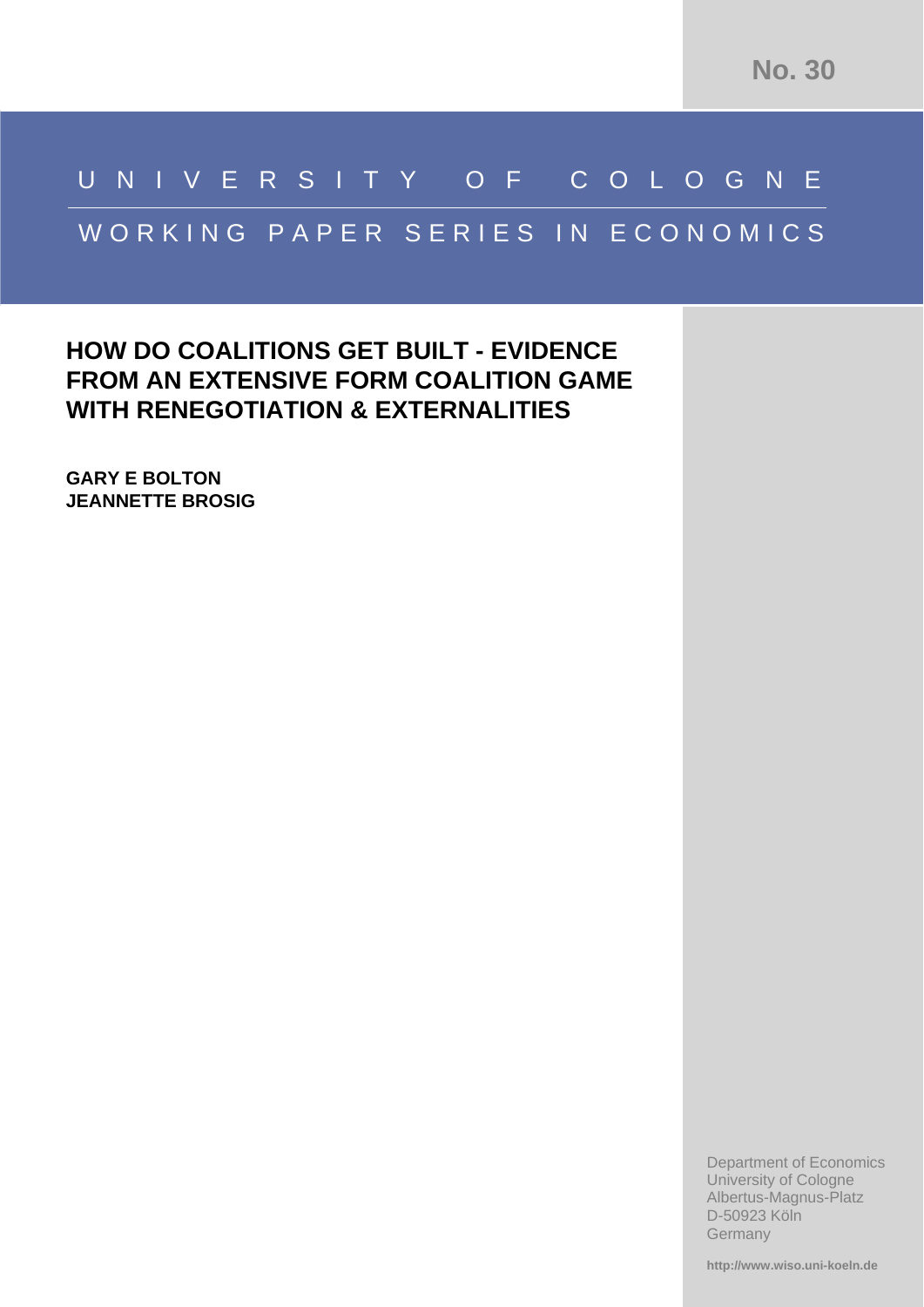### How do coalitions get built

Evidence from an extensive form coalition game with renegotiation & externalities

Gary E Bolton Jeannette Brosig<sup>\*</sup> *Penn State University, USA University of Cologne, Germany* 

We investigate a three-person coalition game in which one bargainer, the builder, can propose and build a coalition over two stages. In equilibrium, coalition building ends with an efficient grand coalition, while the equilibrium path is contingent on the values of the two-person coalitions and associated externality payoffs. Considering relative payoffs need not change the equilibrium path. Nevertheless, outcomes in the experiment are often inefficient. One explanation is that bargainers have difficulties anticipating the future actions of other bargainers. This problem might be mitigated by allowing bargainers to communicate prior to each stage. A test finds that communication does in fact increase efficiency, although unevenly, and at the cost of the builder. The study implies that the nature and pattern of communication among bargainers is a critical factor in efficient coalition building.

*Keywords:* coalitional bargaining, communication, game theory, experiment

JEL classification: C7, C9, D7

<sup>\*</sup> Bolton: Smeal College of Business, Penn State University, University Park, PA 16802, gbolton@psu.edu. Brosig: Department of Economics, University of Cologne, Albertus-Magnus-Platz, D-50923, Köln, Germany, jbrosig@unikoeln.de.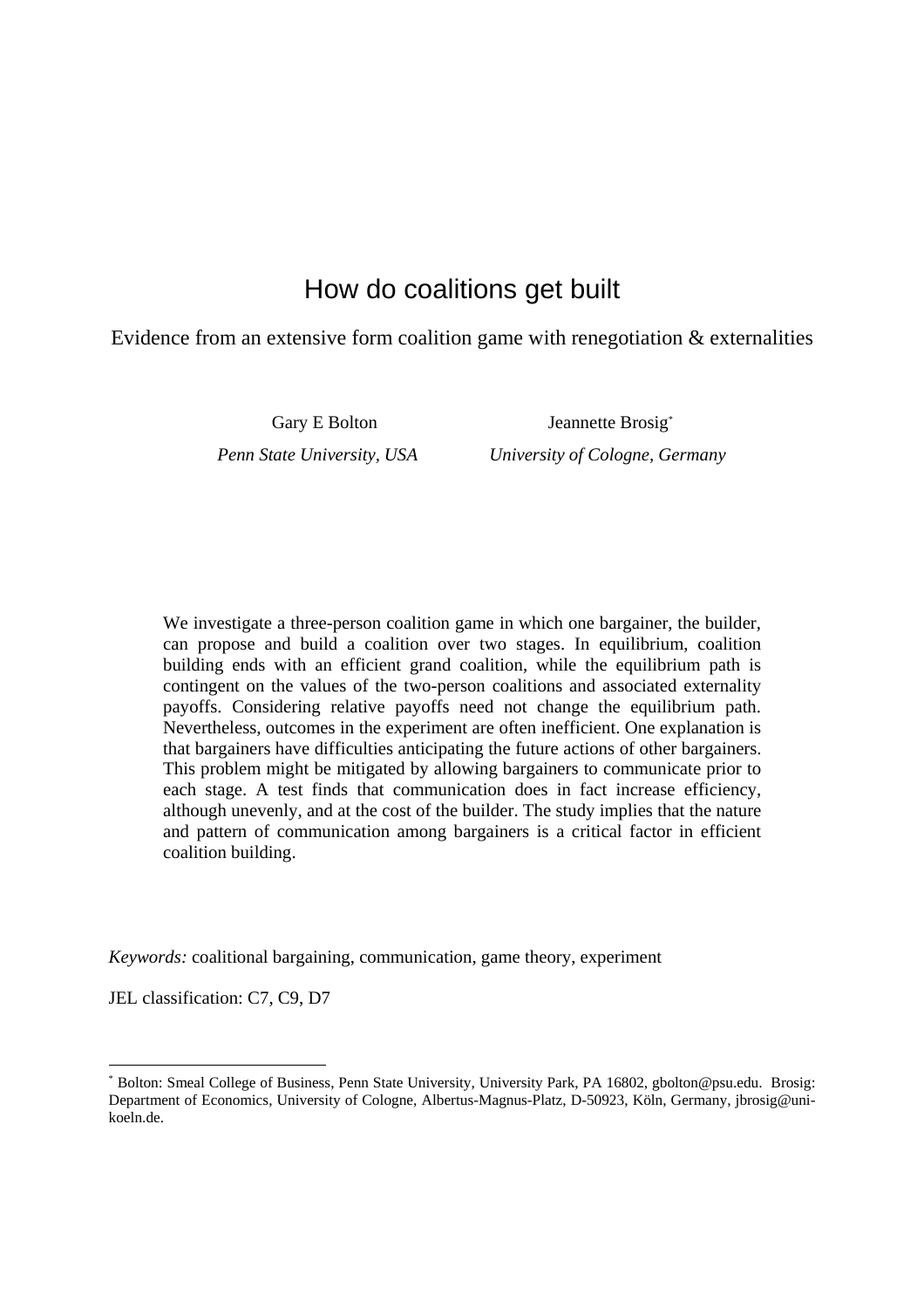#### **1 Introduction**

What is involved in building a coalition? In this paper, we study behavior in a threeperson extensive form game in which coalitions can be endogenously renegotiated. The formation of a coalition imposes commonly known externalities on non-members. The game allows one bargainer, the coalition "builder", to shape the process of negotiation by choosing to negotiate with both of the other bargainers together or one after another. The game has a unique equilibrium that is sensitive to the size of the externalities, but always leads to the efficient grand coalition. The driving elements that shape coalition building in this game - renegotiation and externalities - are commonly observed features of many actual coalition building problems; Lax and Sebenius (1991) discuss a number of examples including intra-organizational negotiations, mergers and acquisitions, and international trade treaties.

There is a long, if fragmented, history of behavioral study of coalition building. Coalitions have been central to the theory of games since the subject's inception. In the first chapter of their famous book, Von Neumann and Morgenstern (1944, p. 15) state that, "*Our subsequent discussion of "games of strategy" will show that the role and size of "coalitions" is decisive throughout the entire subject.*" Early behavioral work was guided by cooperative game theory which at the time provided the most highly developed models of coalition formation. Selten (1987) reviews the early experimental literature and finds none of the (cooperative) theories "*completely satisfactory in light of the data*."

One of the limitations of cooperative models is that, by their nature, they provide little guidance for studying the process of coalition formation. It seems likely that this process has important explanatory power: On the one hand, making some commitments early on allows the builder to credibly tie his hands in a way that can be advantageous in later negotiations (i.e., Schelling, 1960); indeed the theory of the influence of externalities we benchmark with here picks up on this. On the other hand, the early commitments entail strategic risk in that the builder constrains his ability to satisfy interests in ways that might derail later agreements. Hence the process of coalition building may have implications both for the efficiency of the negotiation as well as for individual allocations.

 There have been a number of recent advances in the non-cooperative modeling of coalition building. The game we study here borrows much of its architecture from a model by Gomes (2005). He develops an infinite horizon coalition bargaining model of sequential offers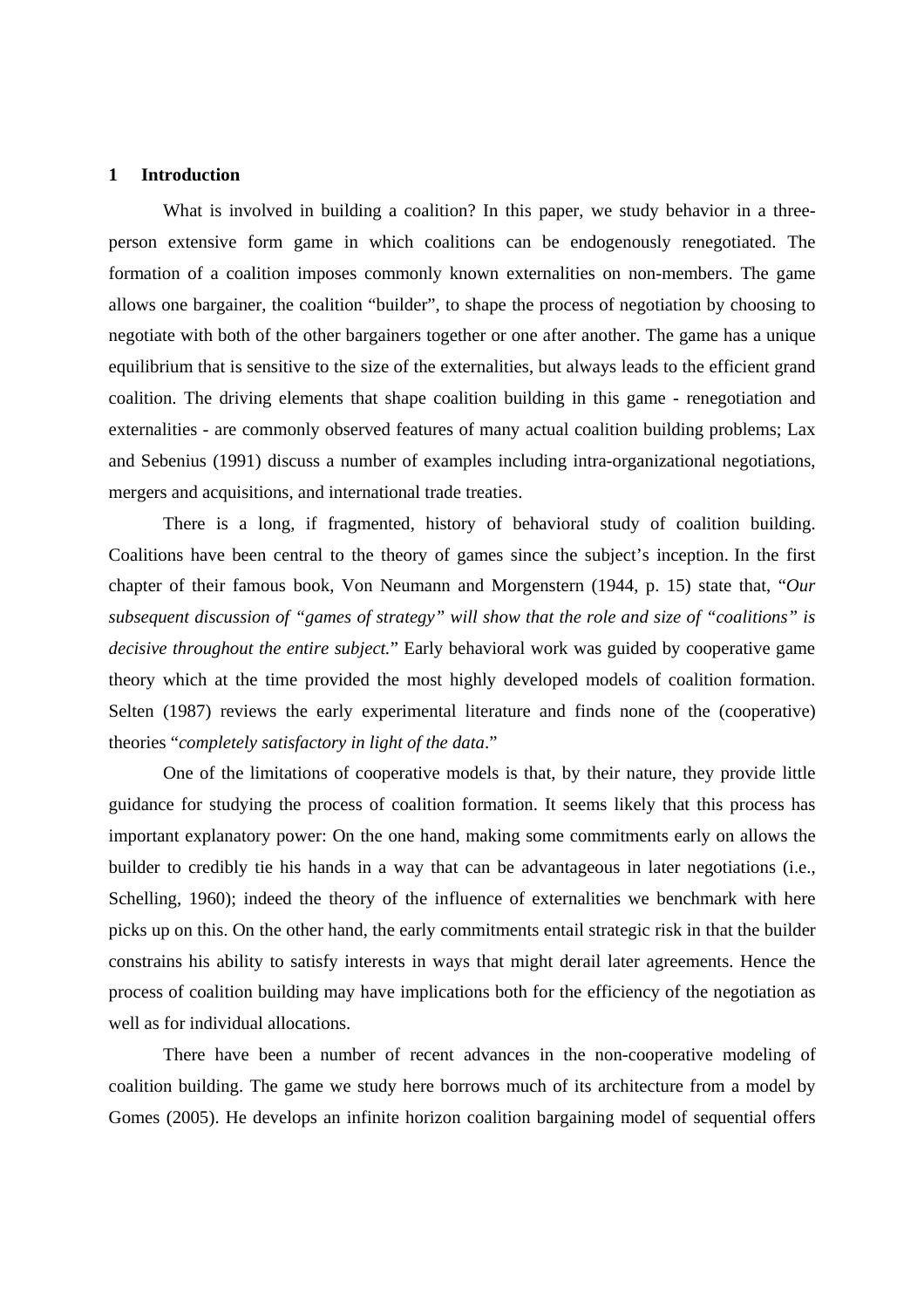and counteroffers, incorporating both externalities and renegotiation. We simplify the process to a finite horizon game in much the same spirit that Rubinstein's (1982) bilateral sequential bargaining game was simplified to a finite horizon for the purpose of behavioral study.<sup>1</sup>

 Non-cooperative models of coalition building have sparked a new, still nascent, round of behavioral studies. One line in this research compares non-cooperative and cooperative model forecasts. These studies focus on relatively free form bargaining games, to provide a fairer comparison of cooperative and non-cooperative solution concepts. Bolton, Chatterjee, and McGuinn (2003) investigate how various communication configurations affect a three-person coalition negotiation with (implicit) renegotiation but no externalities. Neither the core nor the Shapley value show any particular fit, but the solution to an infinite horizon non-cooperative game implies many of the qualitative characteristics of the data. Croson, Gomes, McGinn, and Nöth (2004) study three-person coalition building in the context of mergers and acquisitions, where there are externalities and renegotiation. They conclude that the predictions of Gomes' infinite horizon model are a better approximation to what they observe than are cooperative game solution concepts such as the nucleolus and the Shapley value.<sup>2</sup>

 While these studies are indicative of the promise of non-cooperative models, the evidence is indirect in the sense that the free form game experiments introduce a number of factors that are extraneous to the non-cooperative models but potentially important to the actions actually observed. For example, they introduce relatively free communication between bargainers, the influence of which will be investigated here. Moreover, it is difficult to tease the influence of these factors apart without greater control over the action space. A second, still nascent, line of laboratory research looks directly at non-cooperative game forms. Frechette, Kagel, and Morelli (2005) study winning coalition formation under majority rule in Baron-Ferejohn as well as demand models of political coalition building. They find that neither model fits the data particularly well. Notably, they show the data is consistent with field data on parliamentary voting - data taken from essentially free form bargaining, and previously interpreted as being consistent with the non-cooperative models. Okada and Riedl (2005) investigate a three-person

1

<sup>&</sup>lt;sup>1</sup> Other theoretical work on non-cooperative coalition models considers renegotiation or externalities, but not both; see Gomes (2005) for an overview of this literature.

<sup>&</sup>lt;sup>2</sup> See also McGinn, Milkman, and Nöth (2007) who investigate the free form communication patterns obtained in Croson, Gomes, McGinn, and Nöth (2004) in more detail.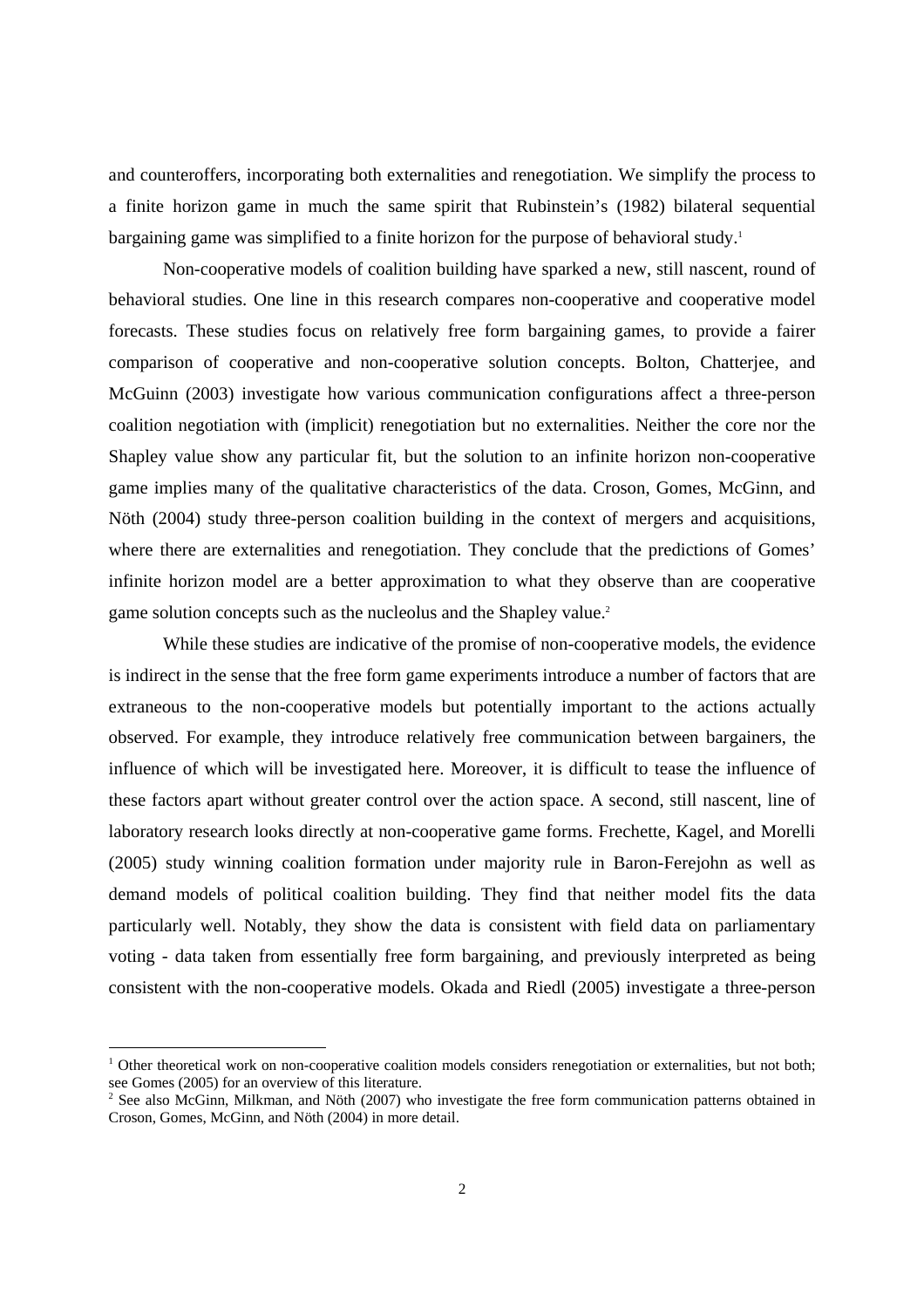ultimatum game, and characterize the role that reciprocal fairness plays. The coalition games in these studies do not include renegotiation or externalities, the issues that are our focus here.

We can anticipate that one obstacle to building a grand coalition – a factor not considered by the benchmark model – will be the (privately known) preferences individual bargainers have for relative payoffs. In fact, demands for relative payoffs are a known cause of the inefficient outcomes observed in non-cooperative, bilateral sequential bargaining games (Güth, Schmittberger, and Schwarze, 1982; Ochs and Roth, 1989; and De Bruyn and Bolton, 2006). In anticipation of this, our experiment includes a treatment in which relative and absolute payoffs are aligned such that the renegotiation path proscribed by relative payoff theories, and that proscribed by absolute-payoff-only theory are the same, and have just slightly different payoff allocations. The builder in this game gains virtually nothing from knowing how the other bargainers he or she faces trade-off absolute and relative payoffs; the optimal action, and one that leads to the successful building of a grand coalition, is essentially independent of this information, and is essentially the same as what results from considering absolute payoffs only.

 Nevertheless, the data shows a rather large amount of inefficiency, even in the treatment where relative payoffs are controlled as described. A close analysis of the data suggests that, while relative payoffs are clearly responsible for much of the disagreement we see, bargainers gauge their relative payoff more myopically than either observations from bilateral bargaining games of similar length, or standard theories of relative payoffs, would suggest.

 While these games are no longer than the two-round bilateral bargaining games where standard relative payoff theory is known to work well, they are nevertheless more complex in that there are more second stage scenarios, as well as more bargainers, to be taken account of. A natural hypothesis is that this greater complexity makes it more difficult for bargainers to anticipate the second round actions of others. If so, it seems likely that allowing nonbinding communication between bargainers might reduce inefficiency and lead to a higher rate of successful coalition building. An extension of our design to allow nonbinding communication among bargainers prior to play of each round of the game supports the claim. It appears that communication is a critical factor in the amount of efficiency observed in these games.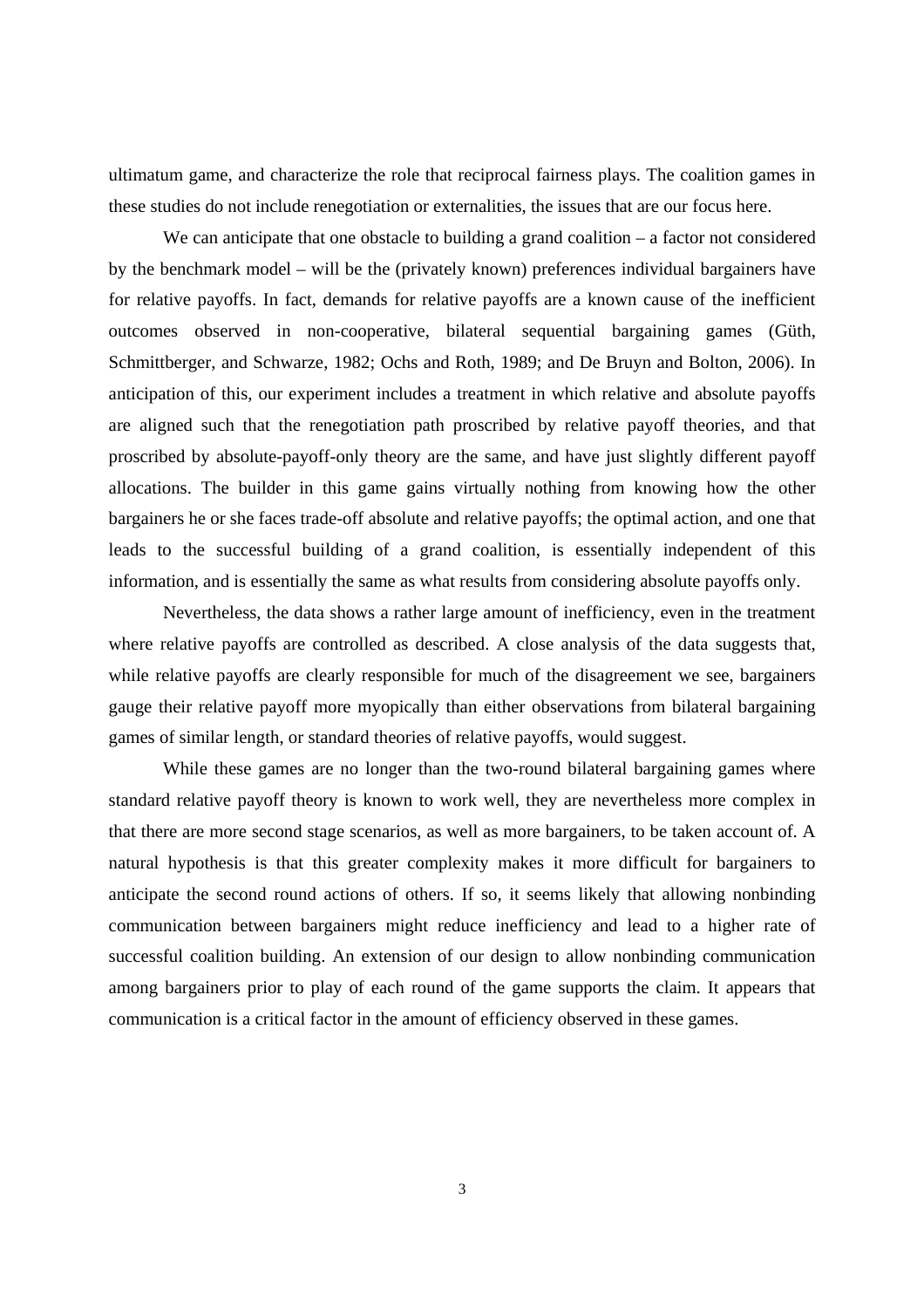#### **2 The new experiment**

#### *2.1 The coalition game*

 The three bargainers in the game are *A*, *B,* and *C*, where *A* is "the builder". Each possible coalition results in a certain earning for the coalition as a whole, as well as a certain earning for any player who is not in the coalition (we will get to specific values in a moment). The game begins in the *No Coalition* condition. The negotiation then proceeds in two stages: In stage 1, *A* proposes a coalition and a split of the coalition's earnings among the coalition members. Proposed-to members are then simultaneously asked to either accept or reject the proposal. If all accept, then the coalition forms and the accepting members exit the negotiation with the earnings they accepted. If any rejects, then there is *No Coalition*. If the grand coalition, *ABC*, forms, then the game ends with the implied payoffs. Otherwise, the game proceeds to stage 2, where *A* either proposes to enlarge the coalition that formed in Stage 1 or keeps it as is. To enlarge the coalition, *A* proposes a split of the earnings between himself and the *new* members. The earnings of a member who already formed a coalition with *A* in stage 1 cannot be changed. Each *newly* proposed-to member is asked to either accept or reject the proposal. If all accept, then the coalition forms and all players exit the game with the earnings they accepted. If any rejects, then all players exit with the coalition and split determined by stage 1.

*Table 1. Coalition configurations and predicted outcomes by treatment\* (all payoffs in U.S. dollars)* 

| All treatments |                                                                                |  |
|----------------|--------------------------------------------------------------------------------|--|
|                | No coalition payoffs: $V(A) = V(B) = V(C) = 14$ Grand coalition: $V(ABC) = 66$ |  |

| Coalition values |       |       | Threat coalition<br>$(if \text{ no } 1^{\text{st}} \text{ stage})$ | SPE <sup>**</sup> coalitions | $SPE**$ final<br>payoffs |                                                 |              |
|------------------|-------|-------|--------------------------------------------------------------------|------------------------------|--------------------------|-------------------------------------------------|--------------|
| Treat.           | V(AB) | V(AC) | V(B)                                                               | V(C)                         | coalition)               | $1st$ stage $\rightarrow$ 2 <sup>nd</sup> stage | (A, B, C)    |
| T1               | 46    | 38    | 21                                                                 | 17                           | [ABC]                    | [ABC]                                           | (36, 15, 15) |
| T <sub>2</sub>   | 46    | 38    |                                                                    |                              | [ABC]                    | $[AB] \rightarrow [ABC]$                        | (42, 16, 8)  |
| T <sub>3</sub>   | 56    | 38    |                                                                    |                              | [AB]                     | $[AC] \rightarrow [ABC]$                        | (46, 12, 8)  |

 *\* V*(*XY*) is the value of coalition [*XY*] and *V*(*Z*) is the externality payoff that *Z* receives when coalition [*XY*] forms. \*\* Subgame perfect equilibrium.

 Payoffs to two-person coalitions and associated externality payoffs vary by treatment as stated in Table 1. In all treatments, a *No Coalition* outcome pays \$14 per player, while the grand coalition is worth a total of \$66. A two-person coalition imposes an externality on the excluded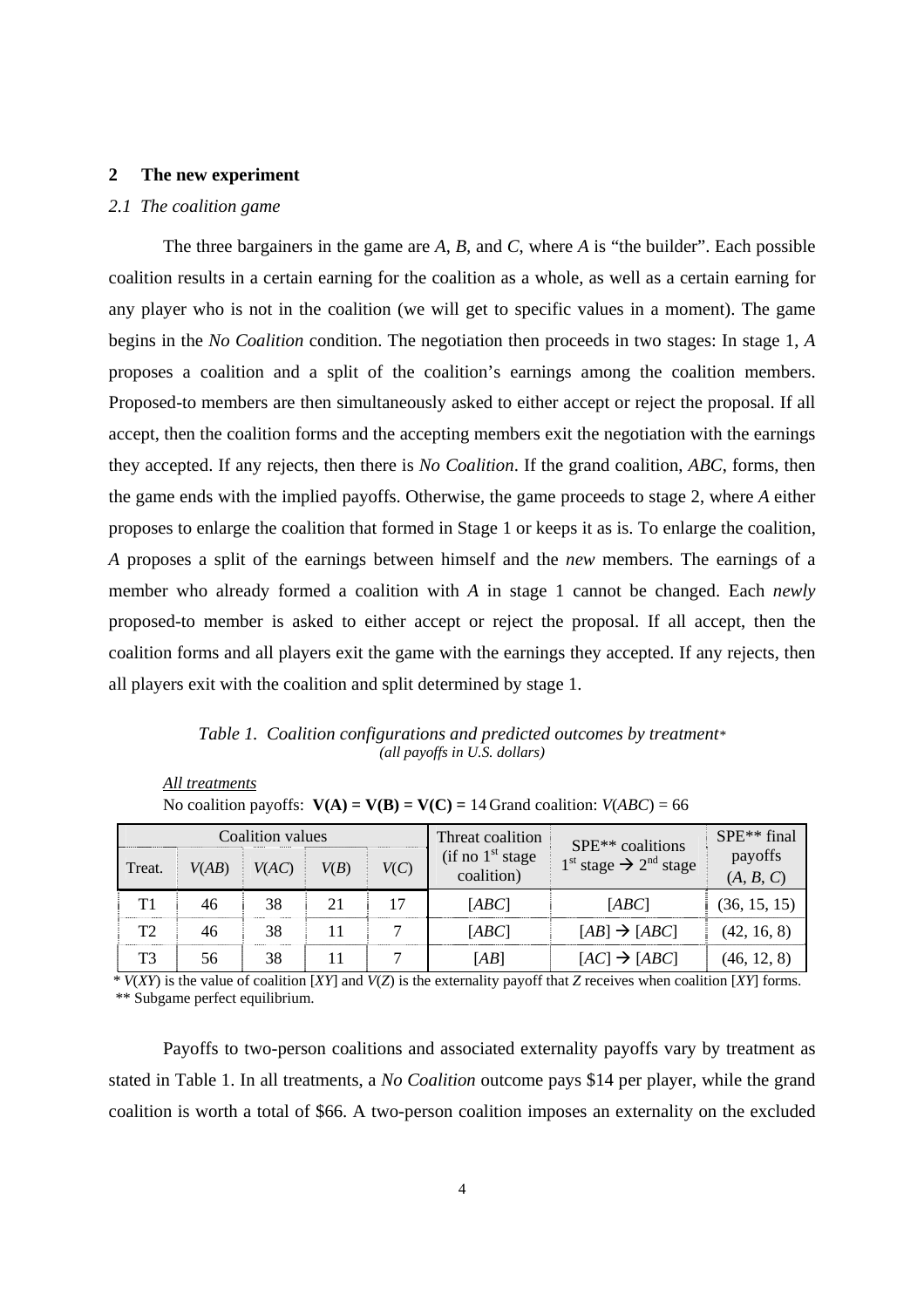player in the sense that, for example, in Treatment 1, if *A* and *B* form a coalition, *C*'s payoff increases to \$17 from \$14 when there is no coalition.

#### *2.2 Equilibrium analysis (non-relative payoff version)*

 The subgame perfect equilibrium path of coalition formation, as well as the associated outcome, vary with the values of the two-person coalitions and associated externality payoffs. In this analysis, we will assume that each bargainer attempts to maximize his or her (absolute) pecuniary payoff from the game. Each treatment of the experiment features a game with a unique equilibrium coalition formation path.

 Let's begin with Treatment 2: To derive the equilibrium path, we first consider the *threat coalition*; that is, the coalition that should form if no coalition forms in the first stage. In such circumstances, the second stage is essentially an ultimatum game in which the proposer *A* needs to get both responders *B* and *C* to accept. Inspection shows that the threat coalition is the grand coalition with associated allocation 36-15-15, since this offers the minimum amount that makes *B* and *C* better off from accepting than rejecting, thus maximizing *A*'s payoff.<sup>3</sup> We then roll back to the first stage. *A* can best improve on his threat coalition payoff by proposing, in stage 1, *AB* with associated allocation 30-16, which *B* should accept, and then proposing *ABC* and 42-16-8 to *C* in stage 2, which should also be accepted (recall that, by the rules of the game, *B* is out of the game after accepting in stage 1).

 Observe that, in equilibrium of the Treatment 2 game, *A* improves on his threat coalition payoff by sequencing the coalition building to exploit the negative externality incurred by *C* when *AB* forms in the first stage. The Treatment 1 variation of the game has positive externalities, adding 10 to each external payoff in Treatment 2, which leaves the threat coalition and associated payoffs unchanged. But now the threat coalition is the best that *A* can hope to realize, and so the threat coalition is also the final coalition. The Treatment 3 variation of the game, relative to Treatment 2, leaves the externalities unchanged but increases the payoff value of *AB* to the point that it becomes the threat coalition. *A* can improve on the threat coalition payoff by first proposing *AC* with associated allocation 30-8 in stage 1, which *C* should accept

<sup>&</sup>lt;sup>3</sup> We assume that bargainers accept only if they make more than if they reject.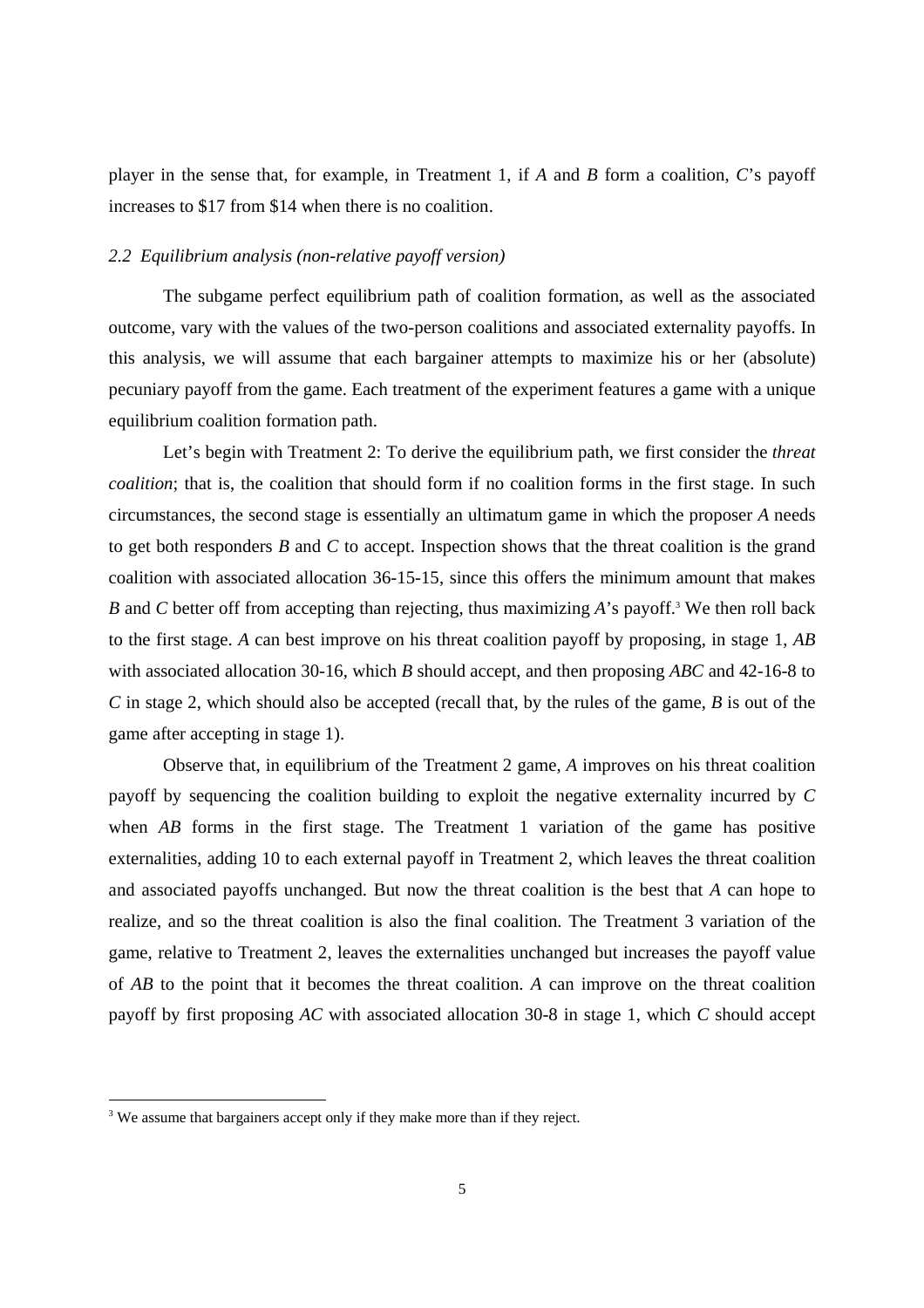given his expectation of receiving 7 under the threat coalition, and then proposing *ABC* and 46- 12-8 to *B* in stage 2, which should also be accepted.

 The above theory does not consider what role relative payoffs might play in bargainer behavior. We will return to discuss this analysis in section 3.2 below.

#### *2.3 Laboratory procedures*

-

The experiment involved 159 subjects. Each of the three treatments T1, T2, and T3 was played in two sessions with 18 subjects each (using a between subject design). The only difference in the treatments was game payoffs. All other aspects of the design, and all procedures, were the same. Subjects played a sequence of five games. A subject's role (*A*, *B*, or *C*) was assigned randomly at the beginning of the session and remained the same for all five games. No one ever negotiated with the same person more than once (publicly announced at the beginning of the session). Actual game matches were anonymous before, during, and after the experiment.

In addition, we ran two treatments T1  $\,C$  (one session with 18 subjects) and T3  $\,C$  (two sessions with 18 and 15 subjects, respectively) allowing bargainers to communicate prior to the issuing of proposals and responses.<sup>4</sup> Specifically, prior to each stage of the game, the three bargainers entered a chat-room where they could exchange messages for a period of three minutes. The only constraint imposed was that bargainers could not reveal their identity in their messages (sent messages were tagged by role of sender: *A*, *B*, or *C*). We discuss the communication treatments in section 4.

 The experiment was conducted at the LEMA laboratory, Smeal College of Business, Penn State University. The subjects were all Penn State University students, recruited via a web site solicitation. Cash was the only incentive offered. At the beginning of the session, subjects read instructions and played some practice games with the computer as partner to illustrate how the computer interface worked from the perspective of all three players (see the reprinted instructions in the Appendix for details). Upon completion of the five rounds of games, subjects

<sup>4</sup> Due to technical difficulties, in one session of T3\_C subjects played only a sequence of 2 games instead of the 5 done in all other sessions.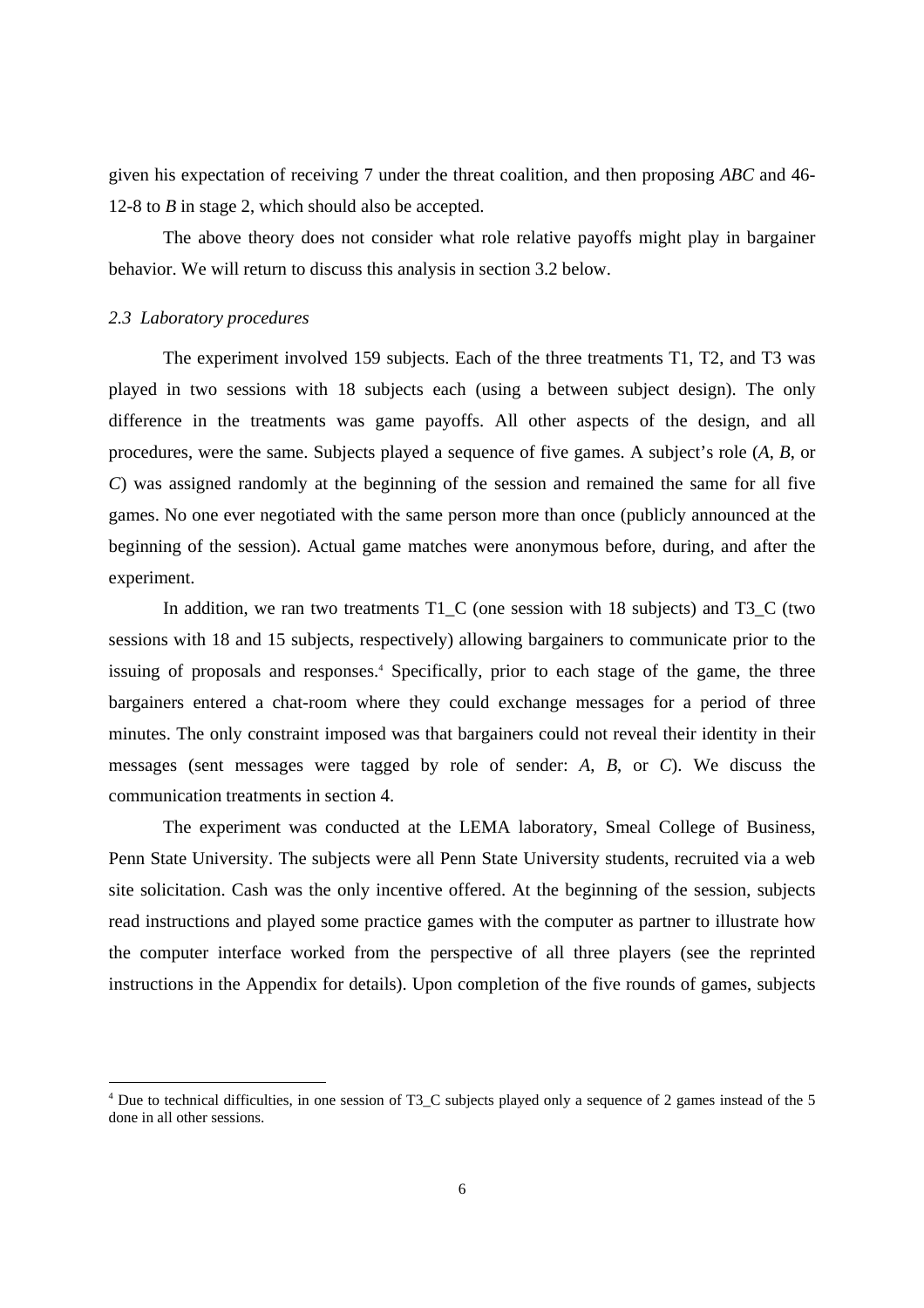were paid a show-up fee of \$5 plus their earnings from one, randomly chosen game. The average total payout was \$26, ranging from \$5 to \$45. Sessions lasted about 90 minutes.

#### **3 Results**

 We begin the analysis by reviewing the end results of the games. We then back up to examine each stage of play, with an aim of understanding how the results came about.

| <i>Treatment</i> | ABC      | AB       | AC       | No<br>Coalition |
|------------------|----------|----------|----------|-----------------|
| Τl               | 31(52%)  | 20 (33%) | $0(0\%)$ | 9(15%)          |
| T <sub>2</sub>   | 35 (58%) | 17 (28%) | 4(7%)    | 4(7%)           |
| T3               | 16(27%)  | 37 (62%) | 4(7%)    | 3(5%)           |
| Total            | 82 (46%) | 74 (41%) | 8(4%)    | 16(9%)          |

*Table 2. Frequencies of final coalitions* 

#### *3.1 The final coalitions and associated player payoffs*

 Table 2 displays the distribution of final coalitions. There are three things to observe. First, many of the final coalitions are inefficient; only 46% of all negotiations end with the grand coalition *ABC*. Second, most of the deviations from the grand coalition are to *AB* which, overall, is observed almost as frequently as *ABC*. In all treatments, *AC* and *No Coalitions* are observed at only very low frequencies. Third, the frequency distribution of final coalitions is about the same in T1 and T2, but different in T3. In T1 and T2, *ABC* is roughly twice as likely as *AB*. In T3, just the reverse: *AB* is roughly twice as likely as *ABC*.

 Statistical tests on observed frequencies of final coalitions are consistent with these observations ( $\chi^2$ -tests, n = 12 per round and treatment). Comparing T3 to the other treatments, pair-wise, indicates significant differences for the frequency of *ABC* formation (p < 0.050 for 2 comparisons,  $p < 0.100$  for 2 comparisons,  $p > 0.100$  for 6 comparisons) as well as *AB* formation  $(p < 0.050$  for 2 comparisons,  $p < 0.100$  for 3 comparisons,  $p > 0.100$  for 5 comparisons). Analogous tests between T1 and T2 show almost no significant difference ( $p = 0.098$  for 1 comparison,  $p > 0.100$  for 19 comparisons). There is also almost no significant difference across the three treatments with regard to the frequency of *AC* or *No Coalition* outcomes (*p* = 0.064 for 1 comparison,  $p > 0.100$  for 29 comparisons).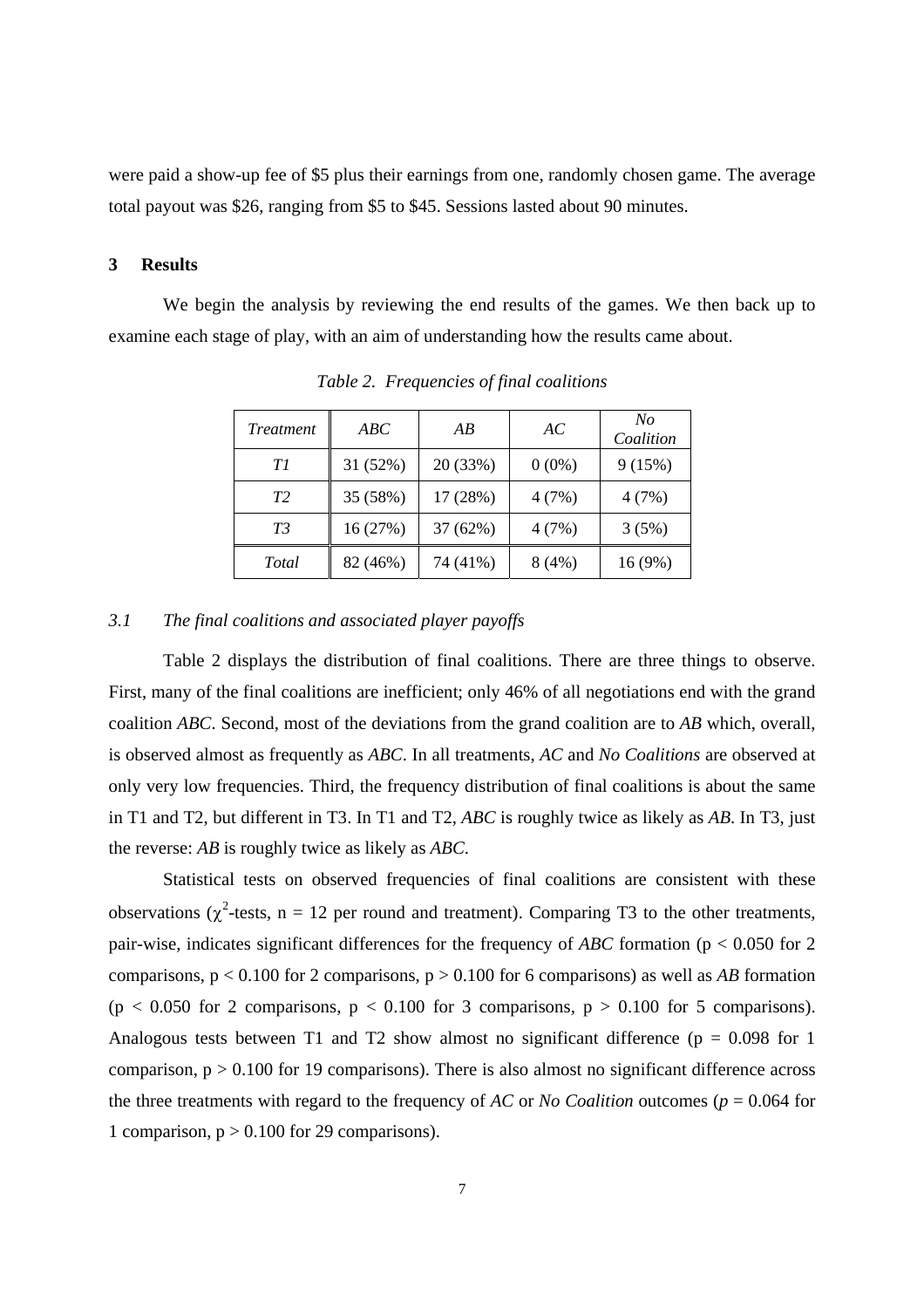

*Figure 1. Actual mean payoffs versus subgame perfect equilibrium (SPE), by treatment* 

Moving to final player payoffs, Figure 1 displays the average payoffs across roles. There are two things to observe. First, the roles' payoffs are more equal than theory anticipates. Nevertheless, and second, the differences that there are between roles largely conform to the ordinal differences anticipated by the theory: In all three treatments, there is a persistent first mover advantage. The ordinal differences across treatments for both *A* and *C* role payoffs are also consistent with theory. Ordinal differences in *B* role payoffs across treatment, however, deviate somewhat from theory.

 Statistical tests on observed frequencies of final payoffs are consistent with these observations (n = 12 per round and treatment). Players *A* payoffs were lower than those predicted by theory, the payoffs for players *B* and *C* were higher than the predicted ones ( $p < 0.050$  for 39 comparisons,  $p < 0.100$  for 4 comparisons, two-tailed one-sample *t* test).<sup>5</sup> Players *A* do better than the other roles ( $p < 0.050$  for all 5 rounds in all three treatments, two-tailed exact Mann Whitney *U* test). Players *A* receive higher payoffs in T2 and T3 than in T1 (T1 vs. T3:  $p < 0.050$ ) for 3 rounds, p < 0.100 for 2 rounds, T1 vs. T2: p < 0.100 for 3 rounds). Players *C* receive lower payoffs in T3 than in T2 and lower payoffs in T2 than in T1 (T1 vs. T3:  $p < 0.050$  for 4 rounds, T1 vs. T2:  $p < 0.050$  for 2 rounds, T2 vs. T3:  $p < 0.100$  for 1 round). Players B, however, receive

 $5$  The total number of comparisons is 45 and results from multiplying the number of players (3) with the number of rounds (5) with the number of treatments (3).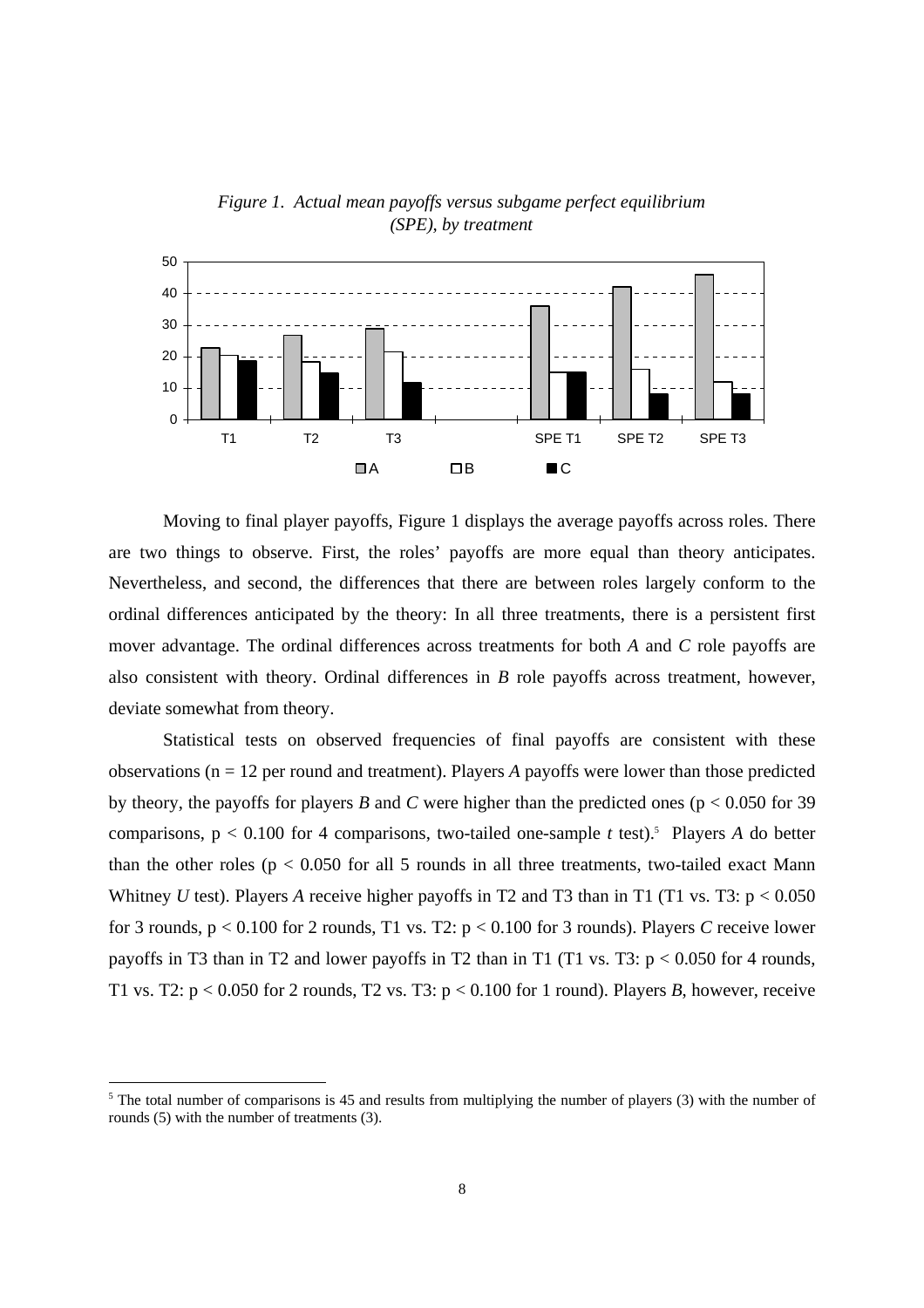the highest payoff in T3 (T1 vs. T3:  $p < 0.100$  for 1 round, T1 vs. T2:  $p < 0.050$  for 1 round, T2 vs. T3: p < 0.050 for 3 rounds).

 In sum, there are clear treatment effects within the set of observed outcomes, although not all of these effects are anticipated by theory. In what follows, we will focus on the major deviations from theory: The bias towards the inefficient *AB* coalition, the tendency for this bias to be more pronounced in Treatment 3, and the compression of payoffs towards equality.

#### *3.2 A brief digression on the application of relative payoff theory*

 We will see in a moment that relative payoffs are an important factor in the behavior we observe. However, it turns out that standard analyses of the role of relative payoffs in (bilateral) bargaining fall short in particular ways. Specifically, the following analysis shows that while preferences for relative payoffs may well compress differences in bargainer payoffs relative to the purely monetary equilibrium analysis, the coalition formation process and its final outcome need not be affected. That is, relative payoffs may affect the final allocation, but nevertheless be *process neutral*:

We can see this most clearly by analyzing the Treatment 3 game.<sup>6</sup> Suppose, for example, bargainers have ERC social preferences (Bolton and Ockenfels, 2000).<sup>7</sup> This means that bargainer *i*'s utility is of the form  $u_i(x_i, \sigma_i)$ , where  $x_i$  is the monetary payoff *i* receives and  $\sigma_i$  is the proportion of the sum payout to all bargainers that *i* receives. As  $x_i$  increases, holding  $\sigma_i$ fixed,  $u_i$  increases. The social reference point for the 3-person game is  $1/3$  of the pie (we will see in a moment that this fits well with our data). Holding  $x_i$  fixed,  $u_i$  increases as  $\sigma_i$  increases to 1/3 and then decreases as  $\sigma_i$  increases beyond 1/3.

 For the moment, suppose that the builder, bargainer *A*, incurs a negligible loss of utility when  $\sigma_A > 1/3$ ; that is, *A* does not like to be treated unfairly but does not mind (much) to treat others unfairly. This sort of asymmetry assumption has proven to be a good approximation for bilateral bargaining behavior (Bolton, 1991; De Bruyn and Bolton, 2006). The subgame perfect equilibrium for the Treatment 3 game is derived by applying the same procedure as for the

<sup>6</sup> For Treatments 1 and 2, the relative payoff equilibrium path is somewhat less precise. The game in treatment 3 suffices to make our point.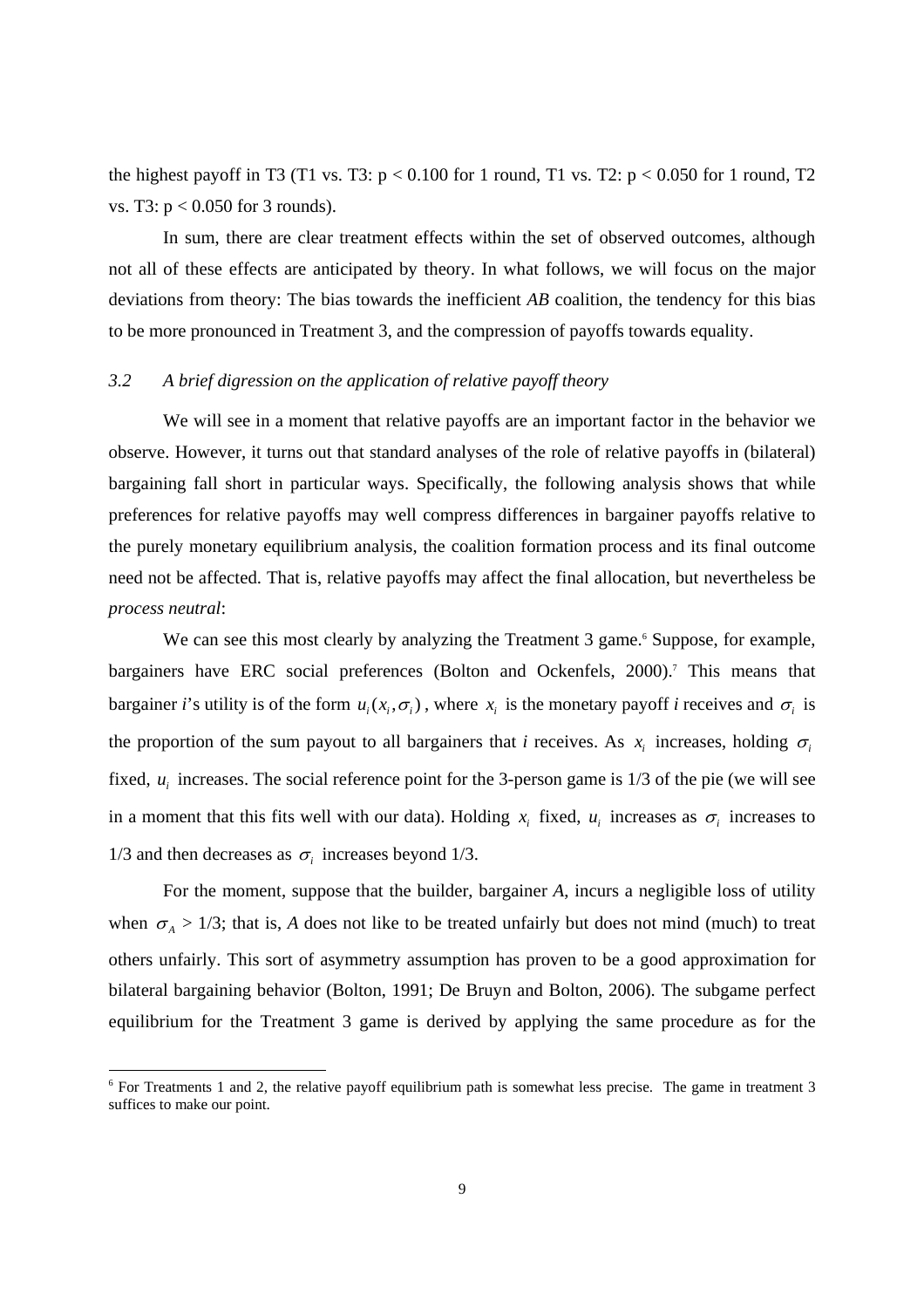narrowly self-interested preferences. We first look for the threat coalition: In the second round, the best safe offer *A* can make is to propose *AB* with split 35-21. This offer should not be turned down by *B* since 21 is 1/3 of the pie of 63 (recall *C*'s externality payment is 7), and  $u(21, 1/3)$  > *u*(14, 1/3) for all ERC players. The best safe offers of *ABC* or *AC* give *A* a smaller payoff, and so are dominated by the *AB* proposal, making the latter the threat coalition. The reader can verify that, generally, *AB* is the threat coalition independent of *A*'s risk posture since any feasible offer of another coalition is dominated by a feasible *AB* coalition in terms of both *A*'s payoff and the probability that the offer is rejected. (Of course, less risk averse builders may choose a more aggressive offer than the safe one, a point we will return to below.)

 Then the equilibrium offer in the first round has *A* proposing *AC* with a split of 30-8. *C* should accept, since rejection leads to the threat coalition and  $u_c$  (8,8/66) >  $u_c$  (7,7/63) for all ERC players. Observe that this is the exact same first stage proposal implied by the absolute payoff version of the equilibrium.

 Then, in the second round, *A* proposes *ABC* with a split of 43-15-8. *B* should accept in the second round since  $u_R(15,15/66) > u_R(11,11/63)$  for all ERC players. So the equilibrium outcome is 43-15-8. Relative payoffs are process neutral in that the sequence of negotiations and the final coalition are the same as described in Table 1; but the payoffs are a bit compressed.

 By this equilibrium, the game ends efficiently. Yet, this equilibrium does not compare well with the data. From Table 3, only 27% of the games in T3 end with the grand coalition, and among these, none form via *AC* in the first step.

 There are other ERC-equilibrium paths for Treatment 3, but none square well with the data. Some involve *A* making offers that risk rejection. But all of these involve *A* proposing *AC* in the first stage. In the next section (3.3), we will see that *AC* is virtually never proposed. All the other alternative equilibria involve relaxing the assumption that bargainer *A* cares little about fairness towards others. But we will see in the next section that *A*'s actual proposals are well explained as optimal, self interested response to the other bargainers' actual accept/reject behavior. So, while the compression of the payoff data is indicative of a role for relative payoff, there is something going beyond standard relative payoff theory explanations.

<sup>&</sup>lt;sup>7</sup> Other social preference formulations probably lead to a similar analysis.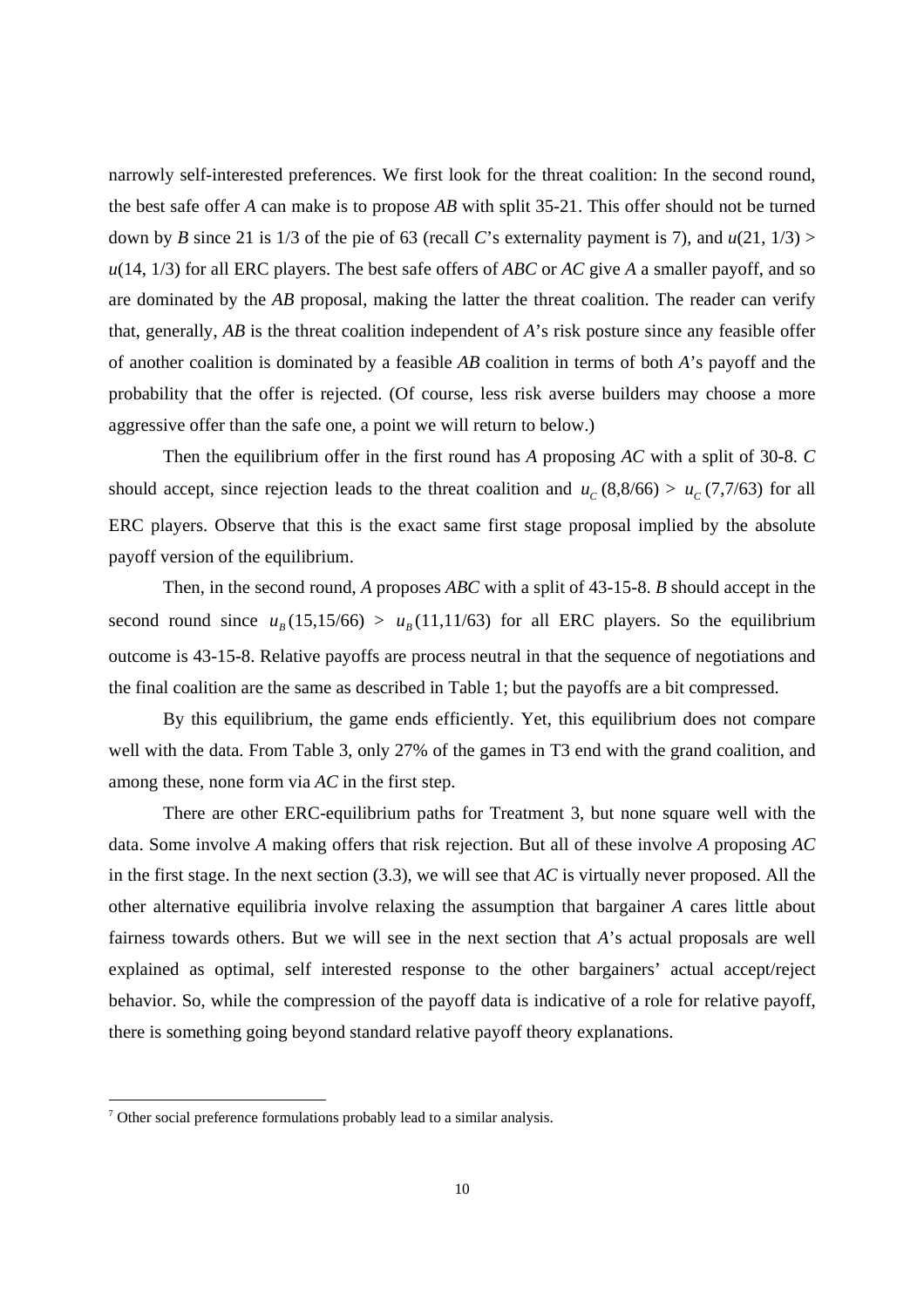#### *3.3 The coalition formation process and the role of relative payoffs*

 Turning back to the data, we will see that once their role is properly understood, relative payoffs do explain a great deal of what we see here. To begin, however, observe from Table 3 that not only the outcome, but also the process of coalition formation typically differs from that anticipated by the theory (both pure absolute and relative payoff theory); most coalitions form in one step even where the theory anticipates two.

| <i>Treatment</i> | ABC(1step) | stage 1/stage 2 | $AB \rightarrow ABC$ | $AC \rightarrow ABC$ |
|------------------|------------|-----------------|----------------------|----------------------|
| ΤI               | 27(45%)    | 5/12            | 4(7%)                | $0(0\%)$             |
| T <sub>2</sub>   | 23 (38%)   | 19/4            | 11(18%)              | $1(2\%)$             |
| T3               | 15(25%)    | 10/5            | $1(2\%)$             | $0(0\%)$             |
| Total            | 65 (36%)   | 44/21           | 16 (9%)              | $1(1\%)$             |

*Table 3. Frequencies of process of grand coalition formation \** 

\* Final coalitions consistent with equilibrium are in boldface.

 Figure 2 provides a comparison of observed stage 1 proposals with theory. Observe that in all treatments the vast majority of players *A* propose to form either a coalition with player *B* alone or a coalition with both players *B* and *C*. While in T1 and T2 the number of proposals of *AB* and the number of proposals of *ABC* are about the same, in T3 proposals of *AB* are more prevalent than proposals of *ABC* by about a 3-to-1 ratio.



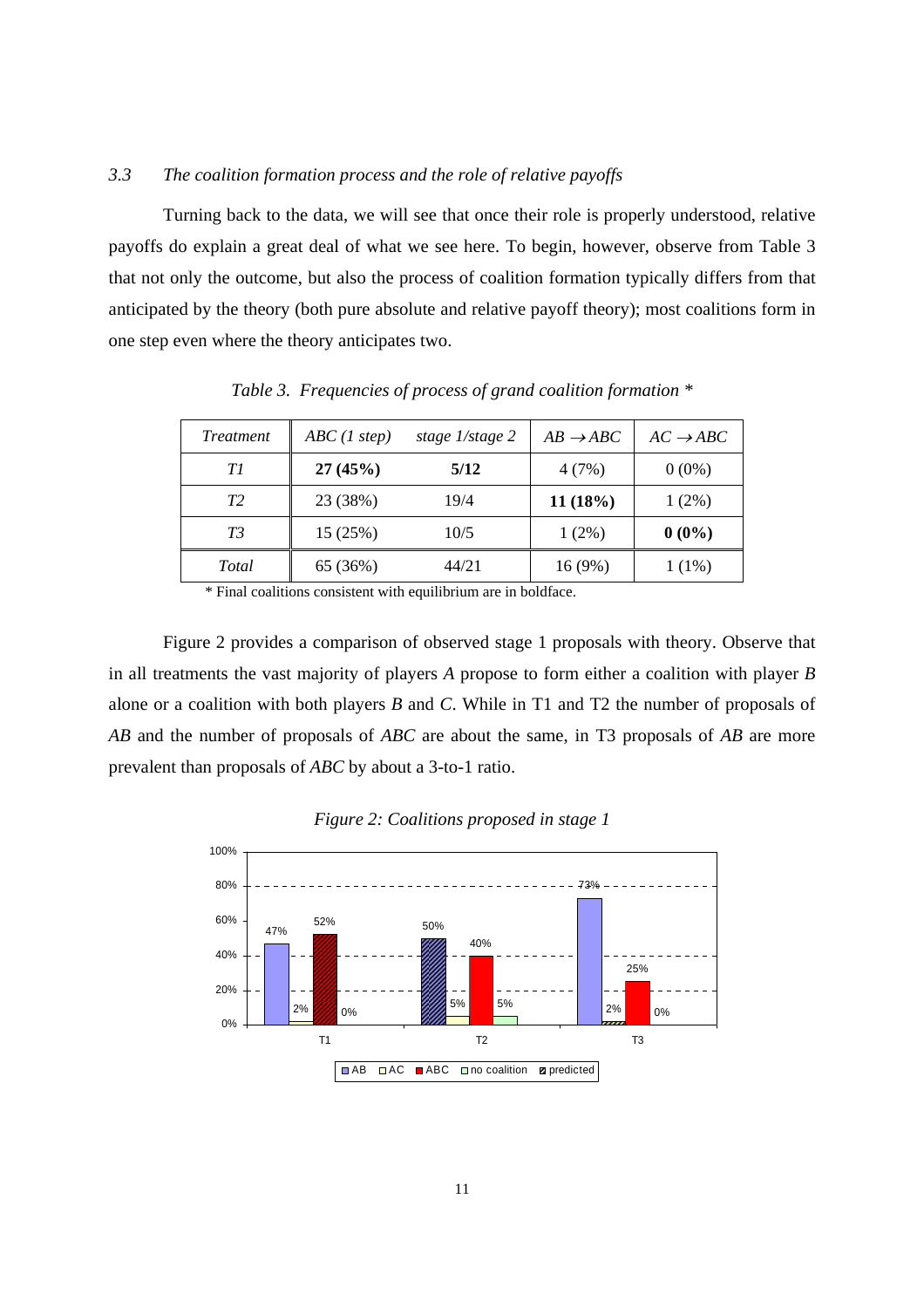Recall from Table 1 that the manipulation that distinguishes T1 from T2 is the externality payoff that goes to a player left out of a coalition. This manipulation appears to have little impact on coalitions proposed in stage 1; in particular, the manipulation does not meaningfully move stage 1 proposals towards more *AB*. In contrast, the manipulation that distinguishes T3, the higher payoff that goes to coalition *AB* has a clear impact on the coalition proposed; but the observed movement is towards more *AB* not towards *AC* as the theory predicts.



*Figure 3: Relative payoffs proposed at the first stage* 

 Why is there a persistent attraction to proposing *AB* and *ABC* in T1 and T2? Second, why does the attraction to proposing *AB* grow for T3? Towards answering this, first observe that the relative payoffs players *A* propose in stage 1 are revealing (see Figure 3; given the very small number of proposals for *AC* and for *No Coalition*, we focus only on proposals for *AB* and for ABC). Observe the consistent first mover advantage for both ABC and AB coalitions.<sup>8</sup> Also observe, for proposals of *ABC*, that the average relative payoff offered to player *B* is not particularly different from the average relative payoff offered to player  $C$  ( $p > 0.100$  for all rounds in all three treatments). Most importantly, there is a good deal of consistency in relative payoffs across treatments. Comparing each coalition members' relative payoff between all three

<sup>&</sup>lt;sup>8</sup> That is, for all coalitions and treatments, the relative payoff for the first mover was higher than the equal split, while the payoff for the other coalition members was lower (coalition *AB*: player  $A/B$ : p < 0.050 for 10 comparisons,  $p < 0.100$  for 5 comp.; coalition *ABC*: player *A*:  $p < 0.050$  for 4 comp.,  $p < 0.100$  for 2 comp., player *B*:  $p < 0.050$ for 2 comp.,  $p < 0.100$  for 4 comp., player *C*:  $p < 0.050$  for 4 comp.,  $p < 0.100$  for 3 comp., two-tailed one-sample *t*test). Note that we found no significant results for coalition *ABC* in treatment T3. This might be due to the fact that, in this case, the number of observations was very low.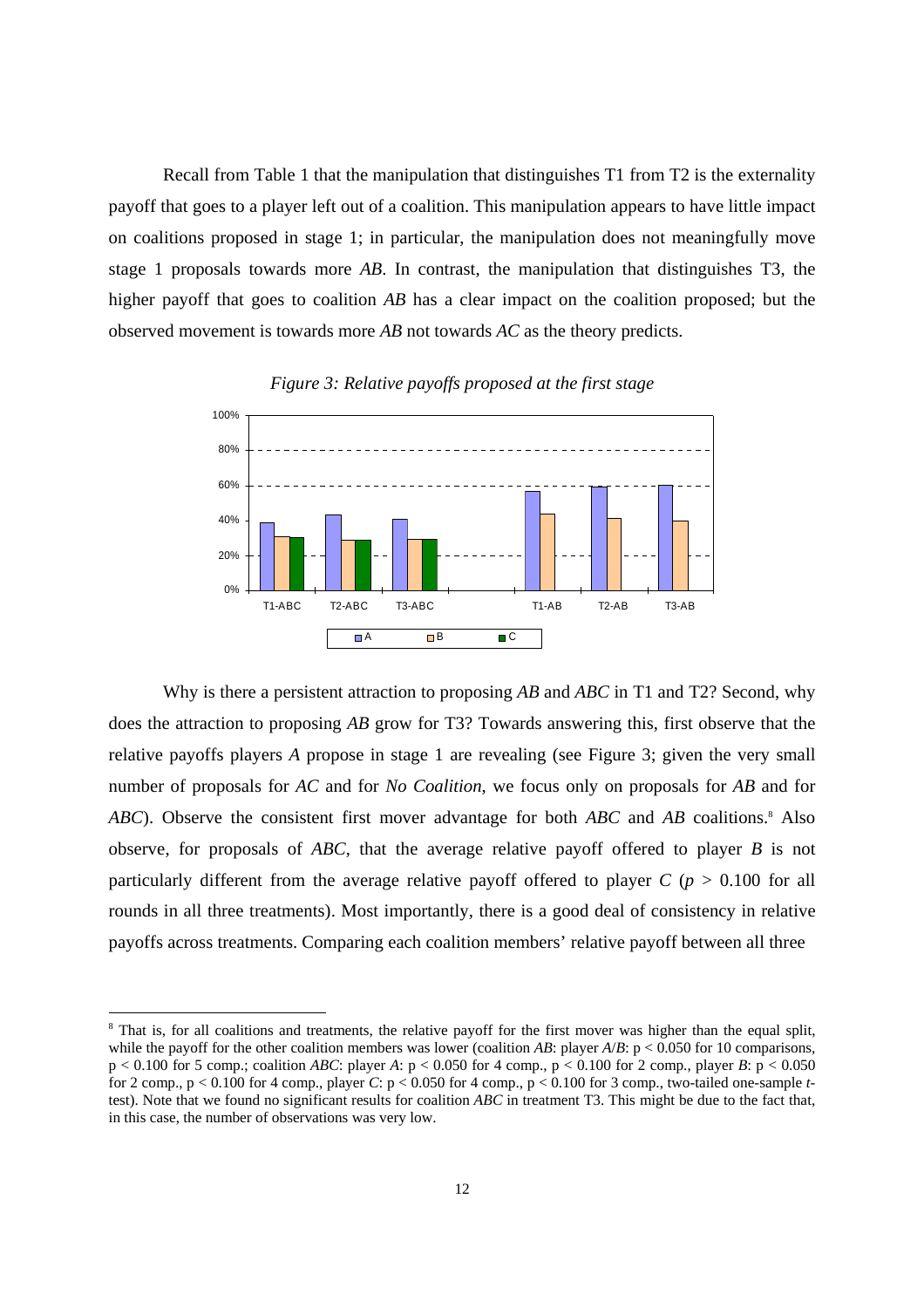treatments we find significant differences neither for coalition *AB* (*p* > 0.100 for all rounds and treatment comparisons) nor for coalition *ABC* ( $p > 0.100$  for all players, rounds, and treatment comparisons, except 1 comparison where  $p < 0.100$ ).

 Observe from Figure 3 that the average relative payoffs for proposals of *ABC* approximate a 40-30-30 split; for *AB* they approximate a 60-40 split. The tendency towards these values is well explained by what the responders to the proposal are willing to accept and reject, as displayed in Figure 4. There are almost no significant differences between treatments with regard to the average payoffs that were accepted and rejected by the proposed-to coalition members ( $p > 0.100$  for all treatment comparisons, coalition members, and coalitions in all 5 rounds, except 1 comparison, in which  $p < 0.05$ , two-tailed exact Mann-Whitney-U test). Moreover, we observe no significant differences regarding the accepted and rejected amounts between player *B* and *C* in coalition *ABC* ( $p > 0.100$  for all 3 treatments in all 5 rounds, twotailed exact Mann-Whitney-*U* test).





 It is important to note the critical difference between the responder behavior we observe and that anticipated by the standard theory of relative payoffs. Following on the analysis in section 3.2: Observe from Figure 4 that the amount of a grand coalition that *C* players accept on average in Treatment 3 is about 30% of the grand coalition payoff – even though this is more than twice, in both absolute and relative terms, what they would receive if the threat coalition *AB*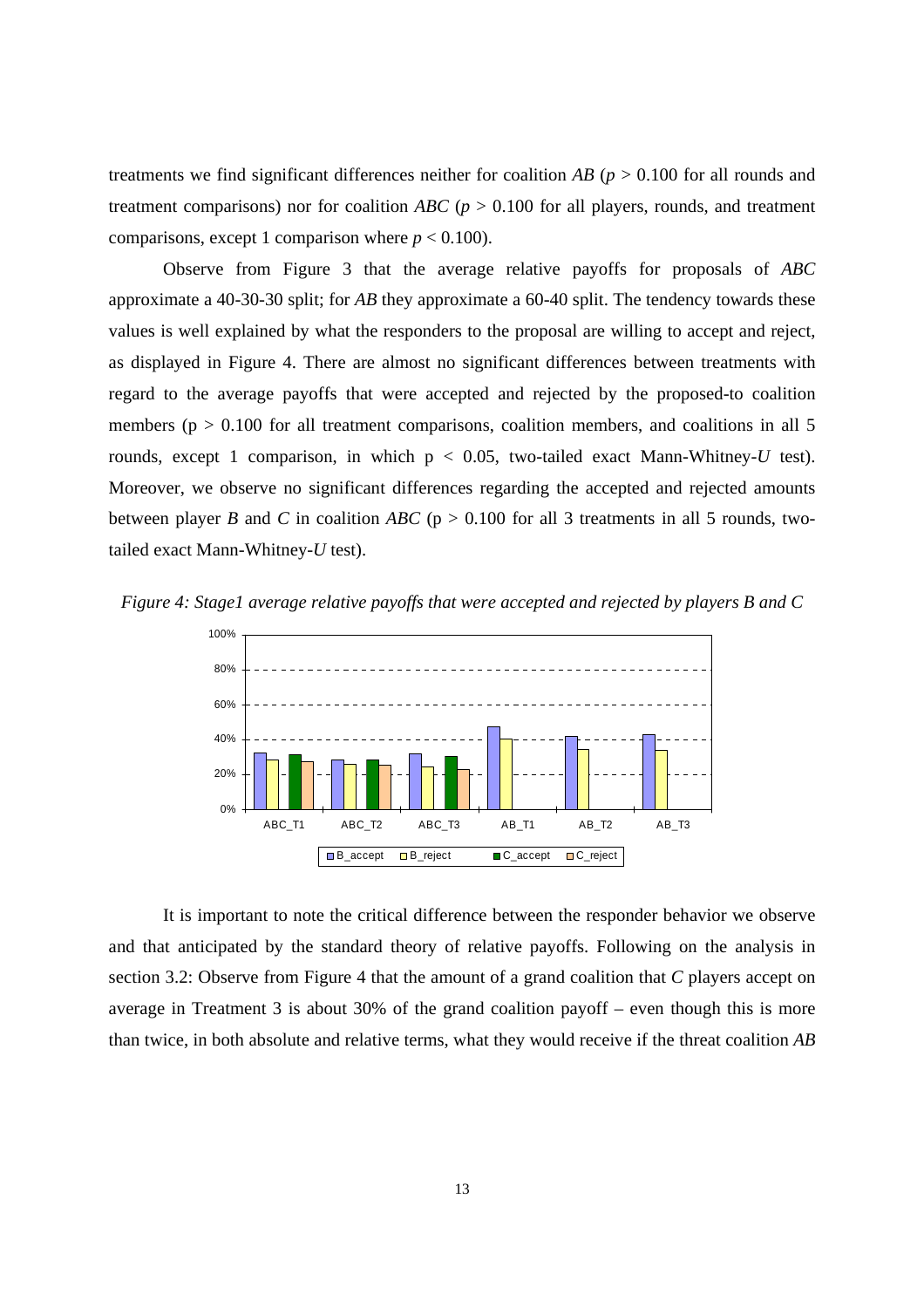forms in stage 2.<sup>9</sup> Hence responding bargainers appear to evaluate relative payoffs myopically. That is, they appear to be responding to offers as if this is the final coalition decision, *ignoring the consequences and (relative) payoffs that might result from stage 2 activity.* We will come back to the potential reasons for this in the summary section; for the moment, we simply accept the empirical fact and follow its consequences.

 Given the facts represented in Figures 3 and 4, we can understand why players *A* favor proposals of *AB* and why *AB* proposals increase in T3. Specifically, a successful grand coalition proposal pays *A* an average of 0.4 x \$66 = \$26.4. For T1 and T2, a successful *AB* coalition pays 0.6 x  $$46 = $27.6$ , and in T3, it pays 0.6 x  $$56 = $33.6$ . In contrast (supposing an average 40%) offer is necessary for success here as well), proposing *AC* would pay  $0.6 \times $38 = $22.8$ .

 There is nevertheless a good number of builders in T1 and T2 who propose the grand coalition in stage 1, even though their own payoff goes down on average about \$1. These proposers are plausibly opting to sacrifice the \$1 to purchase greater equity. It is also possible that the difference in expected payoff is not salient to them. Either way, this observation also implies an explanation for why, in T3, the balance tips decisively away from proposing grand coalitions to proposals of *AB*: In T3, the average payoff that resulted from forming coalition *ABC* was \$5 lower than the average payoff that resulted from forming coalition *AB*; hence greater equity is more expensive to purchase, and the purchase price is more difficult to miss.

 By the argument in the last paragraph, we might have expected more *ABC* coalitions in T2, in which the non-member *C*'s payoff was only \$7, than in T1, in which the non-member *C*'s payoff was \$17. But we do not observe such pattern in stage 1. However, as Figure 5 illustrates, at the second stage 56 percent of players *A* wanted to enlarge coalition *AB* in T2, while only 42 percent wanted to do so in T1. Unfortunately, the number of observations per round is quite low, making it difficult to support this interpretation of the data with significant results (i.e., for all comparisons in all rounds:  $p > 0.100$ , two-tailed Fisher test).

<sup>&</sup>lt;sup>9</sup> In fact, there is *no* player *C* in Treatment 3, who accepts less than about 20% of the grand coalition payoff even though this is twice, in both absolute and relative terms, what this player would receive if the threat coalition *AB* forms in stage 2.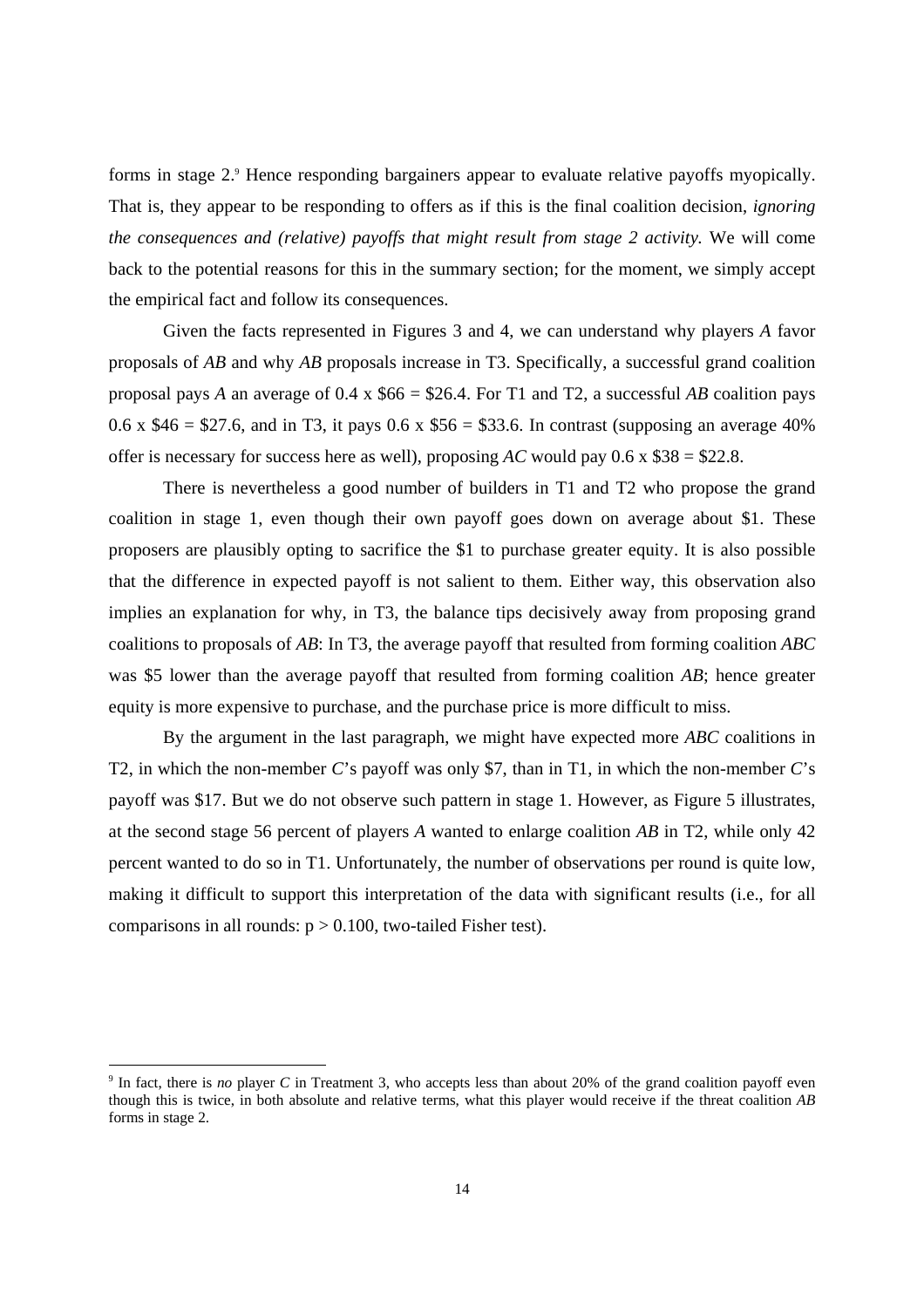

*Figure 5: Stage 2 proposals of players A, who already formed coalition AB in stage 1* 

 In T3 the number of players *A*, who attempted to enlarge coalition *AB*, was extremely low, though in this treatment player *C*'s payoff as a non-member was the same as in T2, i.e. only \$7. This observation might be explained by the fact that the total payoff for coalition *AB* and player *C* was already \$63 (\$56 + \$7) and, consequently, the maximum additional payoff player *A* could offer player *C* in order to enlarge the coalition was only \$3. As a consequence, player *C*'s final payoff as a coalition member would be significantly lower than the final payoff for coalition member *B*. 10 Our observations regarding the average payoffs that were offered to player *C* in T1 and T2 suggests that, in fact, players *A* geared to the payoff for player *B* when making an offer to player *C*.

<sup>&</sup>lt;sup>10</sup> Note that the maximum additional payoff player *A* could offer player *C* in order to enlarge the coalition was \$3 also in treatment T1. However, proposing this amount to player *C* in treatment T1 would result in a final payoff of \$20 – an amount that is very similar to the final payoff for player *B*.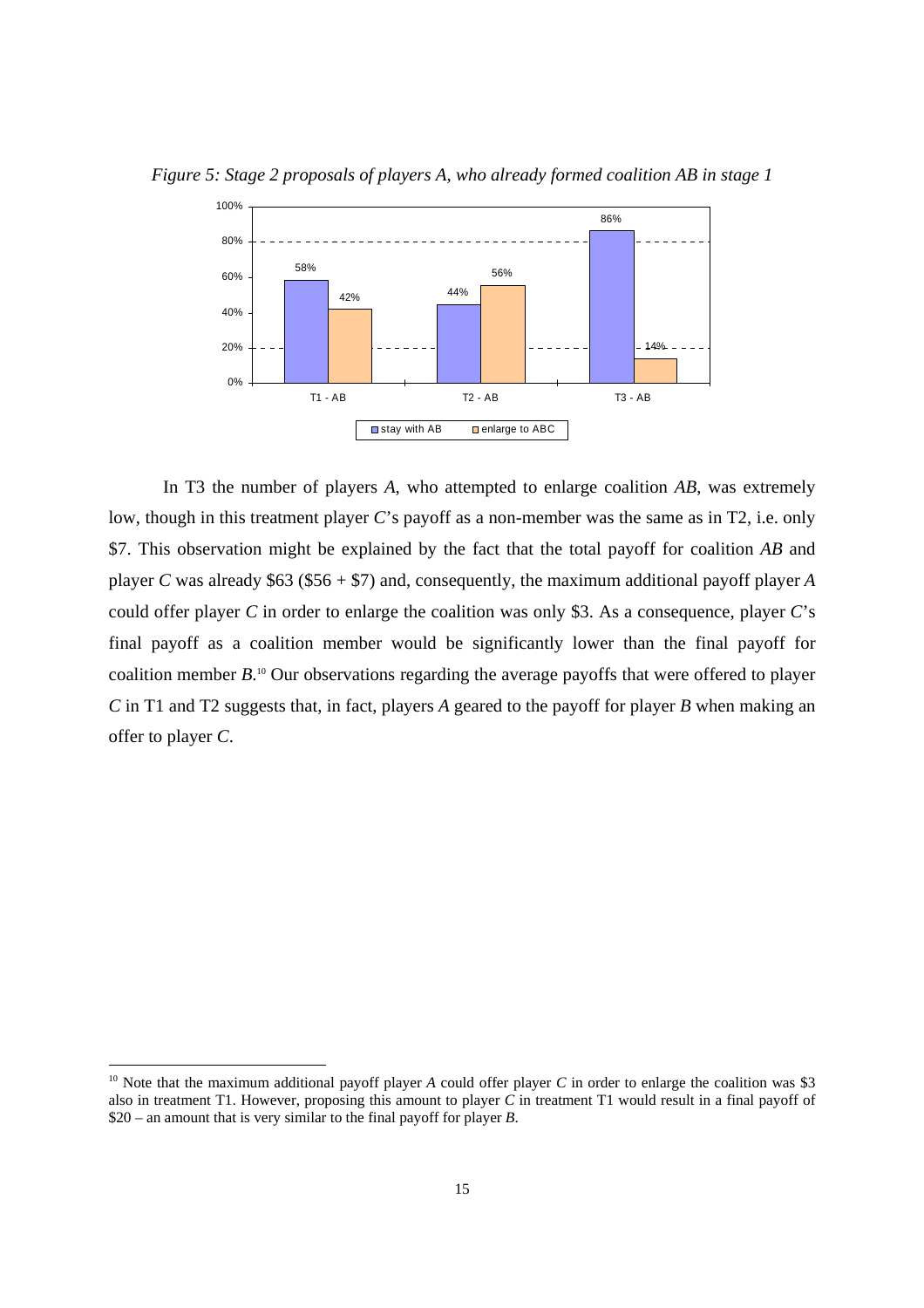

*Figure 6: Average payoffs proposed at the second stage after the formation of coalition AB* 

 Analyzing player *C*s' responses seems to justify this strategy. In T1 and T2 only 25 percent of players *C* rejected player *A*s' proposal, while in T3 the frequency of rejections was 75 percent. Investigating the average payoffs that were accepted and rejected by players *C* seems to further support this interpretation (see Figure 7). In particular, players *C* always accepted a payoff that was similar to the payoff proposed to player *B*. The findings indicate that, in treatment T3, players *A* anticipated the high number of rejections and, therefore, abstained from proposing an enlargement of the coalition.<sup>11</sup>





<sup>&</sup>lt;sup>11</sup> Possibly, players *A* did not want to be faced with an almost sure rejection by players *C* and, therefore, did not want to give players *C* an opportunity to show their displeasure. Or perhaps they felt that what they had to offer would be treated as insulting and so refrained for this reason.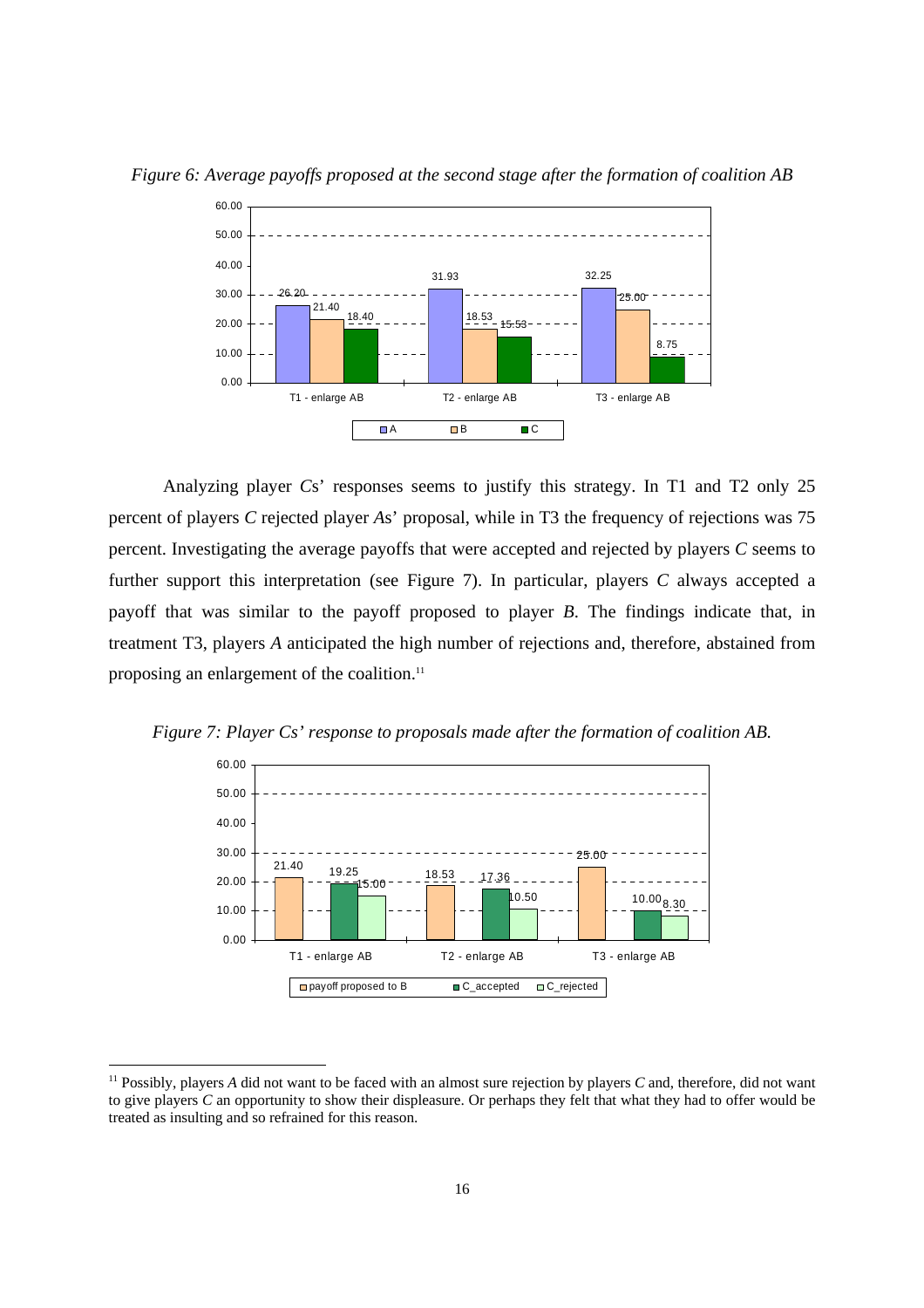As a result, at the end of the coalition games the majority of players *A* formed a coalition with player *B* and player *C* in treatments T1 and T2, while in treatment T3 the majority of players *A* formed a coalition only with player *B*. The final outcomes are illustrated in Figure 8.



*Figure 8: Coalition outcome per treatment* 

#### **4 The game with communication**

 Section 3 demonstrates that once we understand the myopic nature of relative payoff considerations, most of the deviations from theory (whether the theory assumes purely absolute or admits relative payoff motives) fall into line. Perhaps most importantly, we can understand why the final outcome is often inefficient. Then what accounts for the myopia? The obvious explanation is that bargainers considering stage 1 proposals have trouble looking forward to stage 2 and reasoning back, which violates the backward induction assumption. There is evidence for a failure to backward induct in bilateral sequential bargaining games (Johnson, Camerer, Sen, and Rymon, 2002), although bargaining theory that assumes relative payoffs and backward induction nevertheless approximate much of what we observe in these games (Bolton, 1991; De Bruyn and Bolton, 2006). Still, two stage coalition bargaining is more complex, with more bargainers and larger strategy spaces (the builder must choose who to propose to as well as what to propose). Taking this greater complexity into account while backward inducting might well heighten the disconnect between theory and data. Indeed, incorporating relative payoffs into preferences makes the game one of incomplete information, and the greater complexity makes it all the harder to anticipate the future actions of other bargainers. Even if bargainers were quite good at backward induction, the greater strategic uncertainty would lead them to weight the stage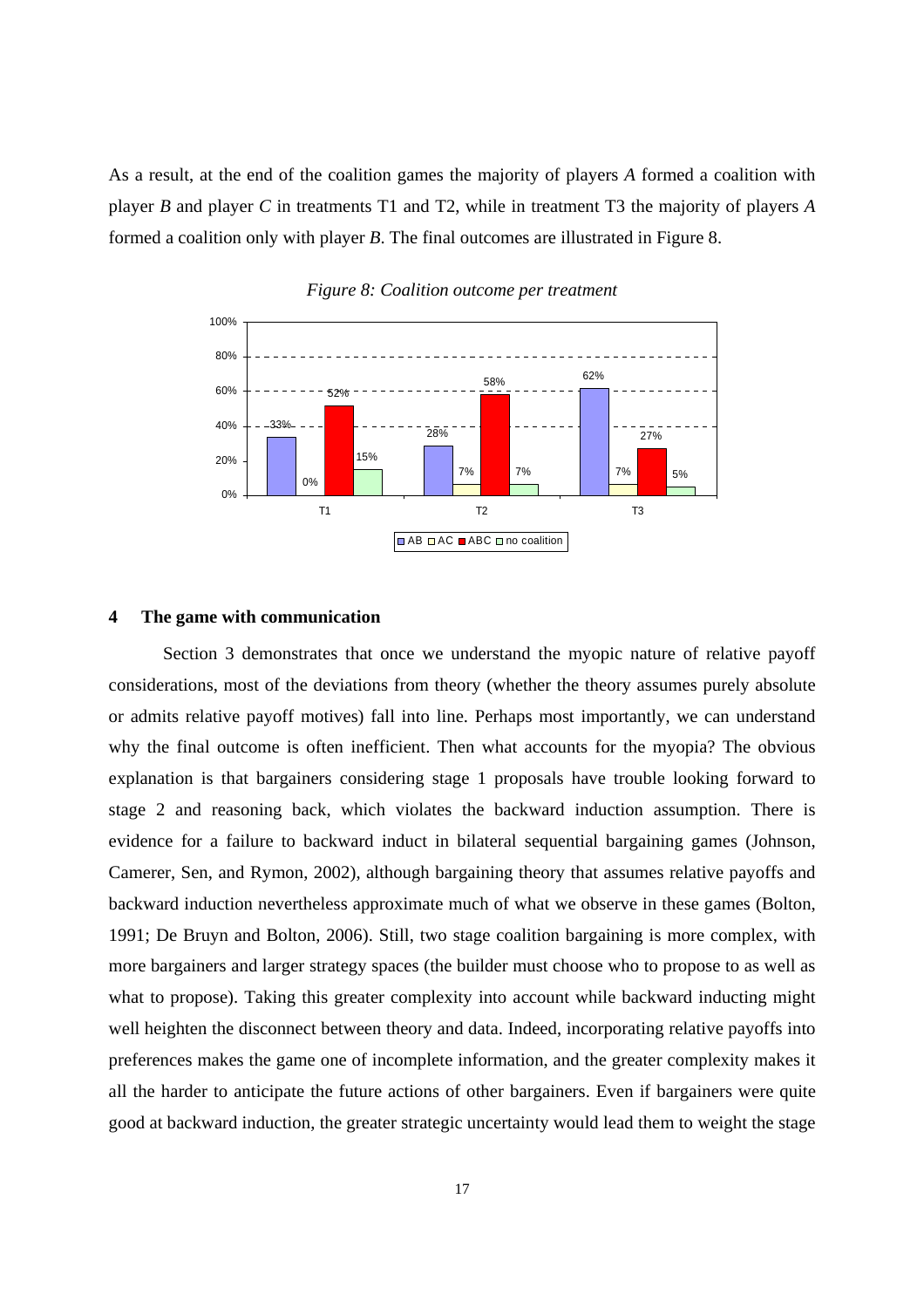1 outcomes more heavily than potential stage 2 formations (since the uncertainty opens up the possibility that there will be no further coalition formation in stage 2).

 One way to mitigate any backward induction problem, and perhaps any difficulties with strategic uncertainty, would be to allow (cheap talk) communication between bargainers prior to each stage of play. This would allow the builder to communicate his plans ahead of time and get feedback from the other bargainers before committing to that plan.

 To test the influence of communication, we ran treatments T1\_C and T3\_C allowing bargainers to communicate prior to the issuing of proposals and responses. Figures 9 and 10 summarize the data.





 There are three principle observations to make. First, communication improves efficiency, although unevenly. Efficiency increases in both treatments because there are no *AC* or *No Coalition* outcomes. There is also growth in the frequency of grand coalitions at the expense of *AB* coalitions. On this last point, however, the two treatments differ with respect to the magnitude of change: Grand coalition outcomes grow greatly from T1 to T1 C (52% to 90%, p  $< 0.050$  for 2 rounds, p  $< 0.100$  for 1 round, p  $> 0.100$  for 2 rounds), but less so from T3 to T3\_C (27% to 49%,  $p > 0.100$  for all rounds, two-tailed  $\chi^2$  test). The *AB* coalition is still the majority end coalition in T3 C (51%).

 The second observation, not shown in the figures, is that communication changes the process of coalition building barely at all. For example, in T1\_C, 23 of the 27 grand coalitions form in one, while in T1, 28 of 31 grand coalitions form in one step. (Numbers for T3 and T3\_C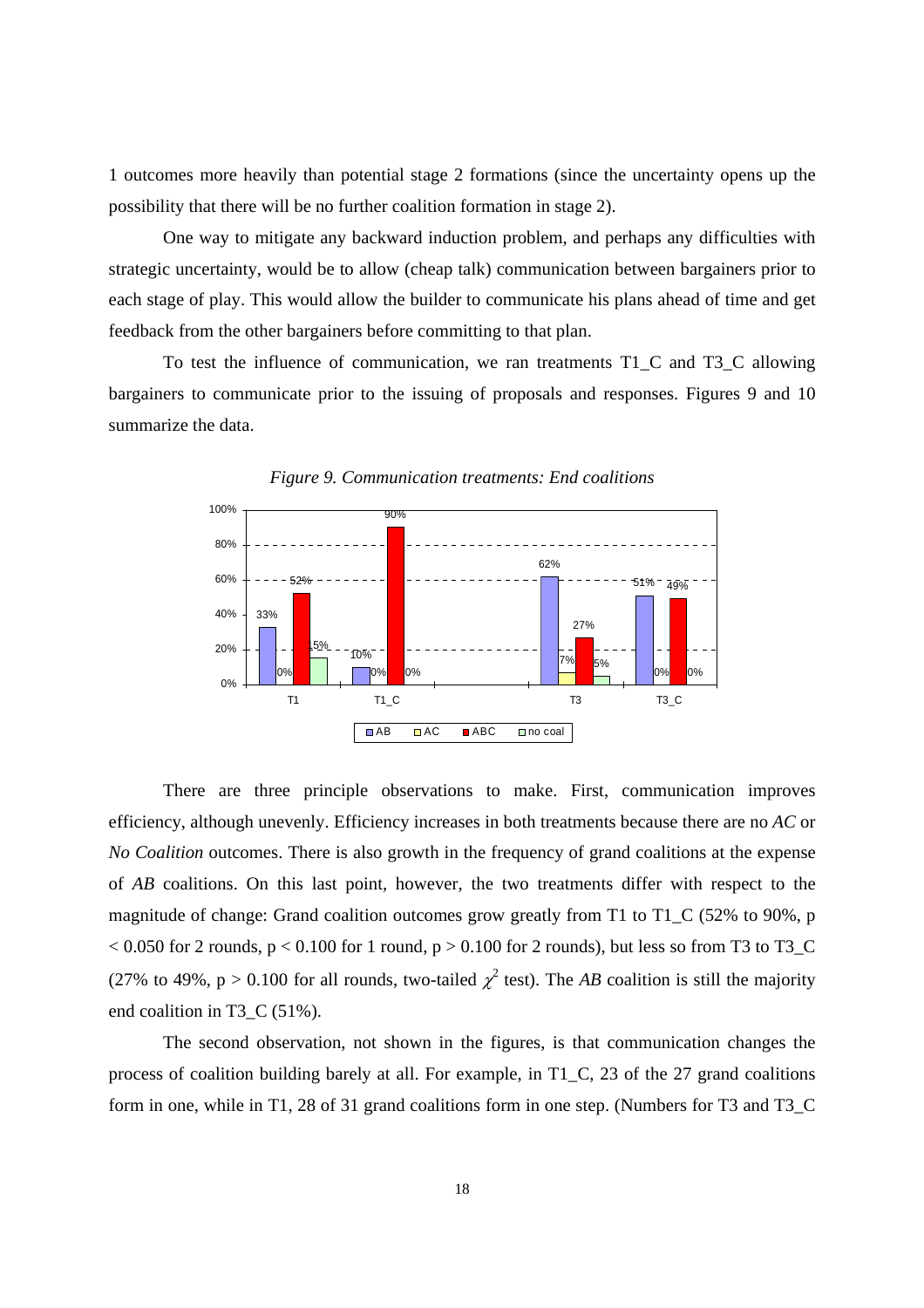are similar.)

 Third, in Figure 10 we see that communication compresses differences in player payoffs. In particular, in treatment 1 players *C* and in treatment 3 players *B* significantly profited from communication (*C* in T1:  $p < 0.050$  for 4 rounds, *B* in T3:  $p < 0.05$  for 1 round,  $p < 0.100$  for 1 round;  $p > 0.100$  for all other comparisons, two-tailed exact Mann-Whitney-U test). The ordering of the average payoffs across roles however, remains the same. Though, only in treatment 3 and only with regard to players *C* we observe a significant first mover advantage after communication (*A* vs. *C* in T3 C:  $p < 0.050$  for 5 rounds;  $p > 0.100$  for all other comparisons).



*Figure 10. Communication treatments: Average of final payoffs by role* 

 To summarize, communication helps foster efficiency some but does not fully eliminate the inefficiencies we see, particularly in T3\_C. It has virtually no influence on the pattern of coalition formation.

#### **5 Summary**

 The most striking finding from our study is how challenging it turns out to be to build a grand coalition. Returning to Table 2, the overall rate of efficient, grand coalition formation is less than 50%. Analyzing the data for the underlying reasons reveals that the coalition formation process is not particularly consistent with the predicted equilibrium paths – regardless of whether we do the analysis with relative payoffs included or with absolute payoffs only. Most coalitions form in one step where the theory anticipates two and, irrespective of the payoff variation, the vast majority of coalition builders form a coalition either with player *B* alone or with both players *B* and *C*. The main difference between treatments is regarding the frequency of *AB* and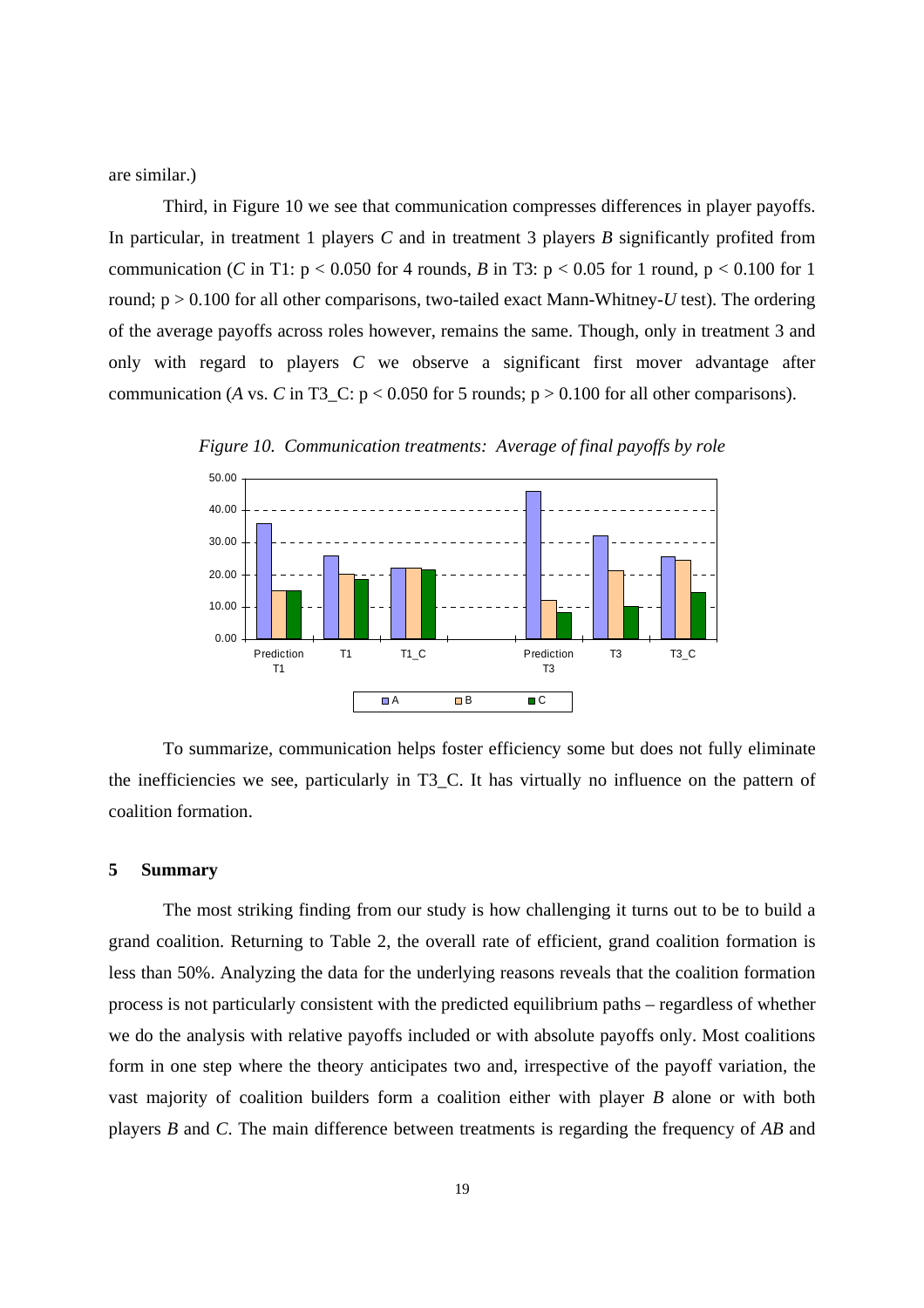*ABC* coalitions: In treatments T1 and T2 (where the grand coalition yields the highest per capita payoff) *ABC* is the most frequent coalition outcome, in T3 (where *AB* yields the highest per capita payoff) it is *AB*.

 Unsurprisingly, relative payoffs clearly matter in these games. This is most clear from Figure 4, which shows a strong correlation between relative payoffs and rejection behavior across treatments, even though the absolute payoff consequences of this behavior vary a good deal. Nevertheless, we observe the highest inefficiency in Treatment 3 (Table 3), where relative and absolute payoffs are aligned such that the equilibrium path and payoffs are essentially the same regardless of whether relative payoffs are taken into account. The inflexibility of rejection rates observed in Figure 4, along with other evidence, suggests that relative payoff calculations are being applied with greater myopia than theory suggests.

 The communication we allowed in a second set of treatments, though it was cheap talk, increased efficiency: For Treatment 1 games efficiency rose from 52% to 90% and for Treatment 3 from 27% to 49% (Figure 9). It appears that communication is a crucial factor in successful coalition building.

 An important limitation of the present study is that we examined only one communication network, one in which bargainers must all communicate publicly with one another. This may well explain why communication compresses payoffs in our study, and, in particular, why coalition builders do more poorly even as overall surplus rises. It would be useful to study other communication networks to see what influence this might have on coalition building behavior. Other studies, conducted on less controlled conditions than those studied here find a large communication effect (see references in section I). It would be beneficial to reproduce these effects in the more controlled non-cooperative game environment to better understand precisely what effect communication has, and how different communication systems might influence the ultimatum success or failure of coalition building.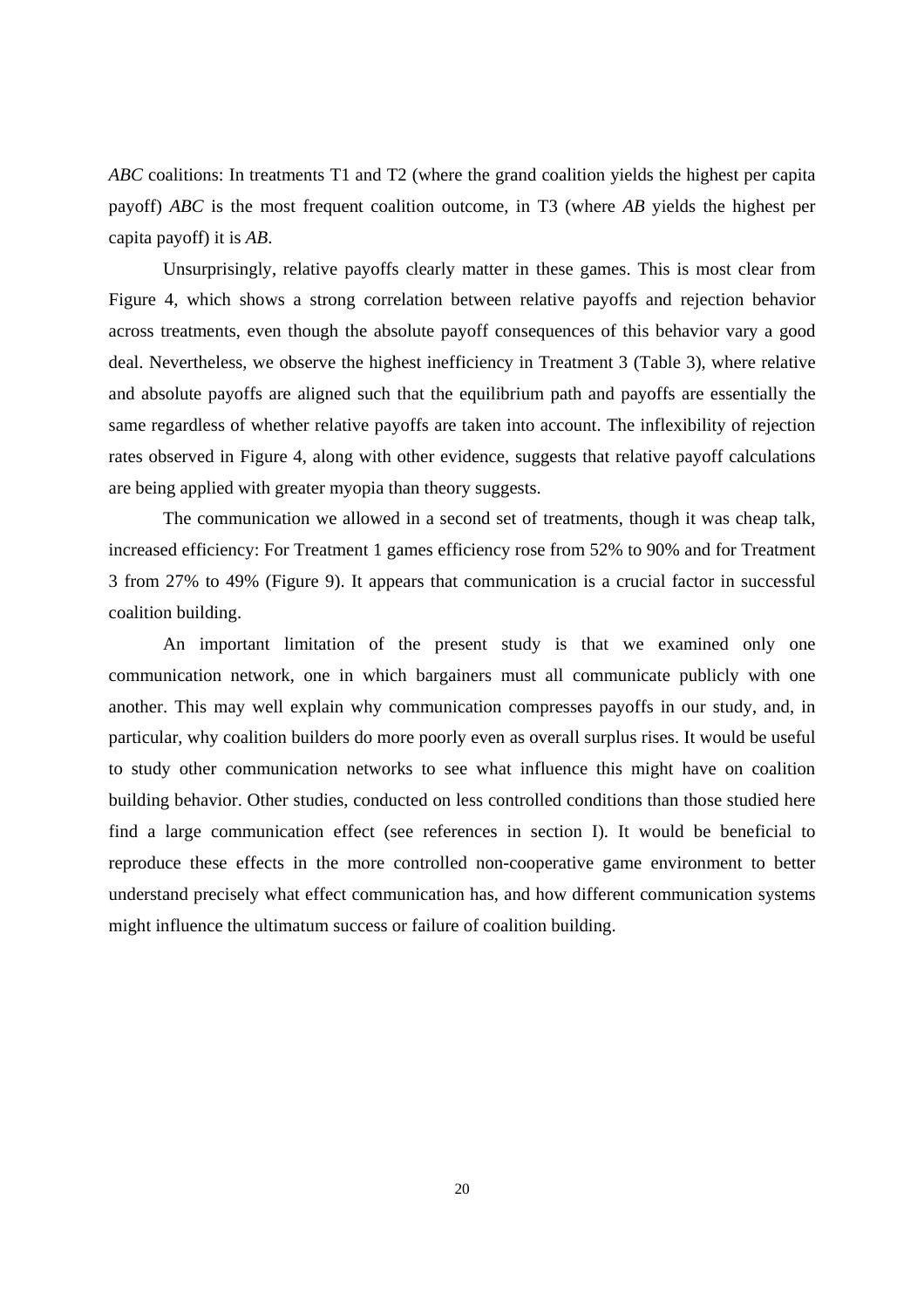#### **References**

- Bolton, G. E., 1991. A comparative model of bargaining: theory and evidence. Amer. Econ. Rev. 81, 1096-1136.
- Bolton, G. E., Chatterjee, K., McGinn, K. L., 2003. How communication links influence coalitional bargaining: a laboratory investigation. Management Science 49, 583-598.
- Bolton, G. E., DeBruyn, A., 2006. Predicting bargaining behavior: out-of-sample estimates from a social utility model with quantal response. Working Paper, Penn State University.
- Bolton G. E., Ockenfels, A., 2000. ERC: A theory of equity, reciprocity and competition. Amer. Econ. Rev. 90, 166-193.
- Croson, R. T. A., Gomes, A., McGinn, K. L., Nöth, M., 2004. Mergers and acquisitions: an experimental analysis of synergies, externalities and dynamics. Review of Finance 8, 481- 514.
- Fischbacher, U., 1999. Z-tree zurich toolbox for readymade economic experiments. Experimenter's manual. Working Paper, University of Zürich.
- Frechette, G., Kagel, J., Morelli, M., 2005. Behavioral identification in coalitional bargaining: an experimental analysis of demand bargaining and alternating offers. Econometrica 73, 1893- 1937.
- Gomes, A., 2005. Multilateral contracting with externalities. Econometrica 73, 1329-1350.
- Güth, W., Schmittberger, R., Schwarze, B., 1982. An experimental analysis of ultimate bargaining. J. Econ. Behav. Organ. 3, 367-388.
- Johnson, E. J., Camerer, C., Sen, S., Rymon, T., 2002. Detecting failures of backward induction: monitoring information search in sequential bargaining. J. Econ. Theory 104, 16-47.
- Lax, D. A., Sebenius, J. K., 1991. Thinking coalitionally: party arithmetic, process opportunism, and strategic sequencing. In: Young, H. P. (Ed.), Negotiation Analysis. University of Michigan Press, Ann Arbor, pp. 153-193.
- McGinn, K. L., Milkman, K. L., Nöth, M., 2007. Paths to equality: walking the talk in multiparty negotiations. Working Paper.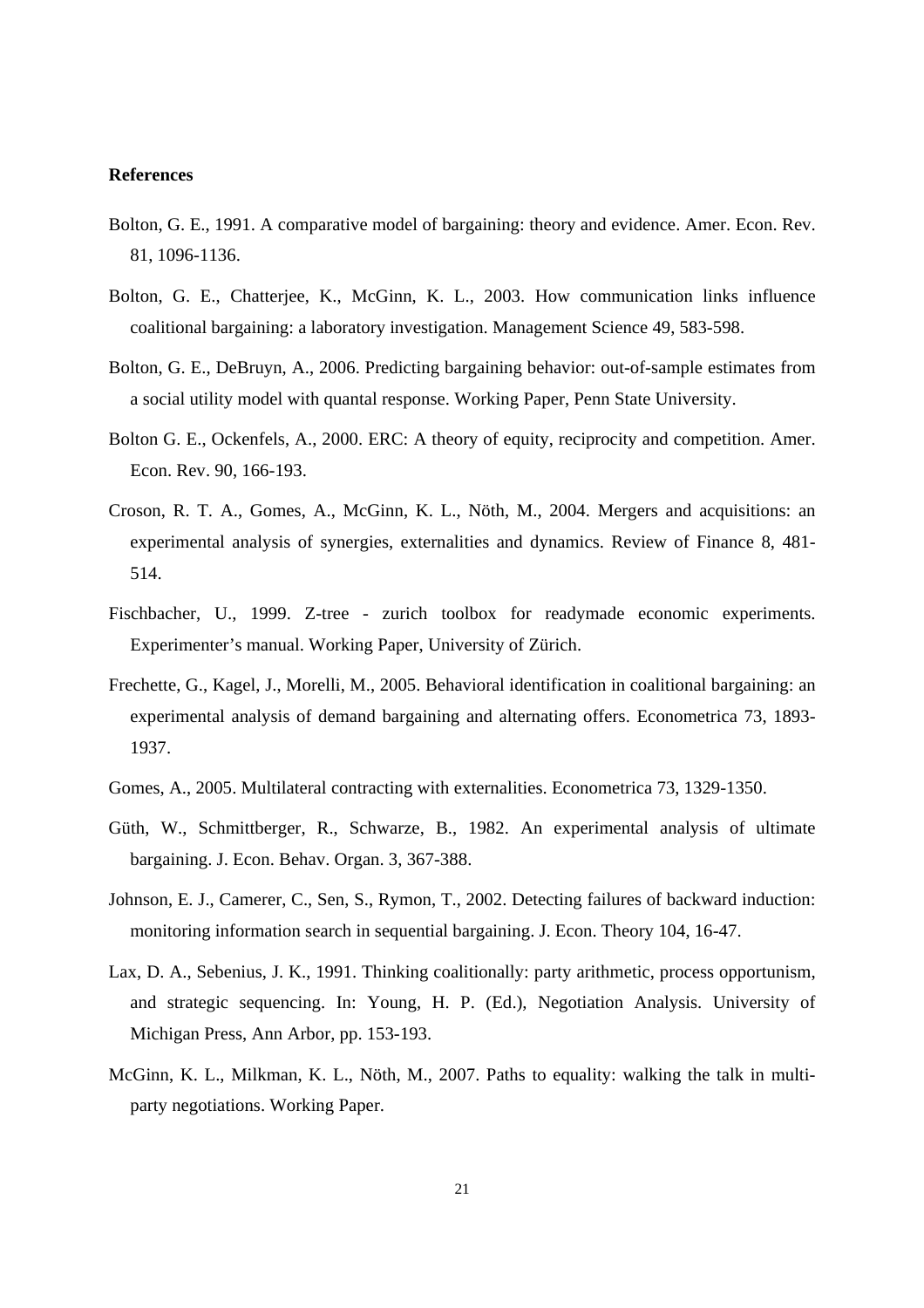- Ochs, J., Roth, A. E., 1989. An experimental study of sequential bargaining. Amer. Econ. Rev. 79, 355-387.
- Okada, A., Riedl, A., 2005. Inefficiency and social exclusion in a coalition formation game: experimental evidence. Games Econ. Behav. 50, 278-311.
- Rubinstein, A., 1982. Perfect equilibrium in a bargaining model. Econometrica 50, 97-110.
- Schelling, T. C., 1960. The Strategy of Conflict. Harvard University Press, Cambridge, MA.
- Selten, R., 1987. Equity and coalition bargaining in experimental three-person games. In: Roth, A. E. (Ed.), Laboratory Experimentation in Economics – 6 Six Points of View. Cambridge University Press, Cambridge, pp. 42-98.
- Von Neumann, J., Morgenstern, O., 1944. Theory of Games and Economic Behavior. Princeton University Press, Princeton, N J.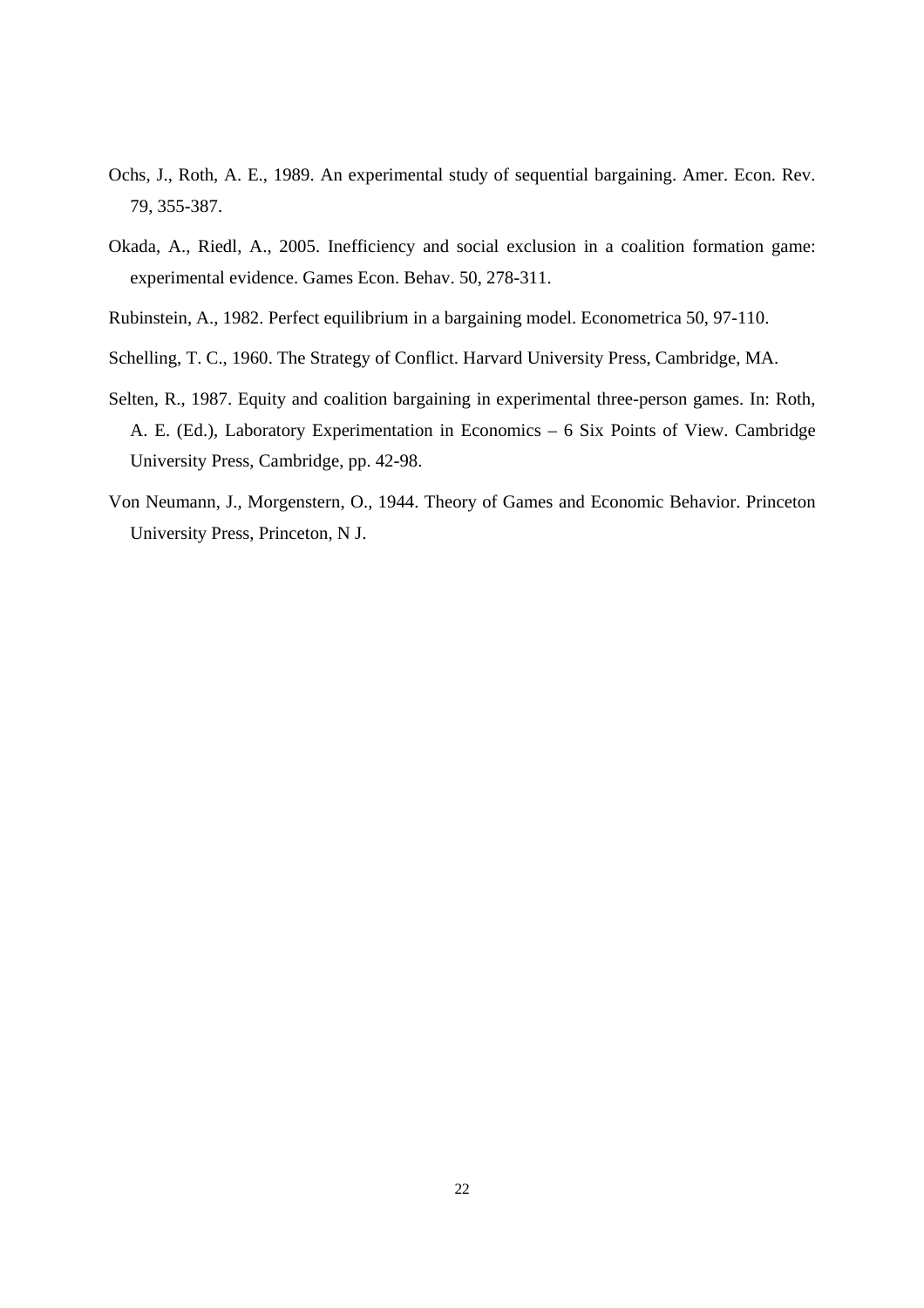**Appendix.** Below is a sample of the written instructions given to subjects for Treatment 1. Treatments 2 and 3 differed only in the stated payoffs. Additional instructions for the communication treatments appear in brackets.

*General*. Please read the instructions carefully. If at any time you have questions or problems, raise your hand and the monitor will be happy to assist you. From now until the end of the session, unauthorized communication of any nature with other participants is prohibited.

During the session, you will engage in a series of negotiations, carried out over the computer with other participants. Each negotiation gives you an opportunity to earn cash.

*Description of the Negotiation*. Each negotiation involves three participants labeled "Player *A*", "Player *B*", and "Player *C*". Player *A* can propose either to form a coalition with Player *B*, or to form a coalition with Player *C*, or to form a coalition with both *B* and *C*, or to form no coalition. Each possible coalition results in a certain earning for the coalition as a whole, as well as a certain earning for any player who is not in the coalition. The following schedule shows the earnings for all possible coalition formations.

| [Coalition members]  | Members split<br>total of | Each non-member<br>earns |
|----------------------|---------------------------|--------------------------|
| $[A \text{ and } B]$ | \$45.00                   | \$17.00                  |
| $[A \text{ and } C]$ | \$37.00                   | \$21.00                  |
| [A, B, and C]        | \$66.00                   |                          |
| No Coalition         |                           | \$14.00                  |

The game begins with No Coalition. In order to form a coalition, the members must negotiate and agree upon a split of the coalition earnings. The negotiation proceeds in two stages:

Stage 1. Player *A* proposes a coalition and a split of the coalition's earnings among the coalition members. Then, each proposed member is asked to either accept or reject the proposal. If all accept, then the coalition forms and the accepting members exit the negotiation with the earnings they accepted. If any rejects, then there is No Coalition.

If the coalition between all three players, [*A*, *B*, and *C*], forms, then the negotiation ends. Otherwise, Stage 2 of the negotiation begins.

Stage 2. Player *A* either proposes to enlarge the coalition that formed in Stage 1, or keep it as it is. If he proposes to enlarge the coalition, he also proposes a split of the earnings between himself and the *new*  members. The earnings of a member who already formed a coalition with Player *A* in Stage 1 cannot change. Each *new* proposed member is asked to either accept or reject the proposal. If all accept, then the coalition forms and all players exit the negotiation with the earnings they accepted. If any rejects, then all players exit with the coalition and split determined by Stage 1.

[*In the communication version, the following paragraph began both the stage 1 and stage 2 description:*  Players A, B, and C enter a shared chat room through the "In Touch" tab on their Angel screen. After entry, the players have 3 minutes to negotiate with each other in the chat room regarding forming coalitions and striking deals. Upon conclusion of the 3 minutes, stage two follows on the other active monitor screen.]

All negotiations are conducted by computer. Instructions on how to operate the computer program will be provided after everyone has finished reading the instructions.

*Player Roles.* Your role, *A*, *B*, or *C*, will be randomly determined prior to negotiating. You will keep the same role for all games; ex., if you are a Player *A* in the first game, you will be a player *A* for all games.